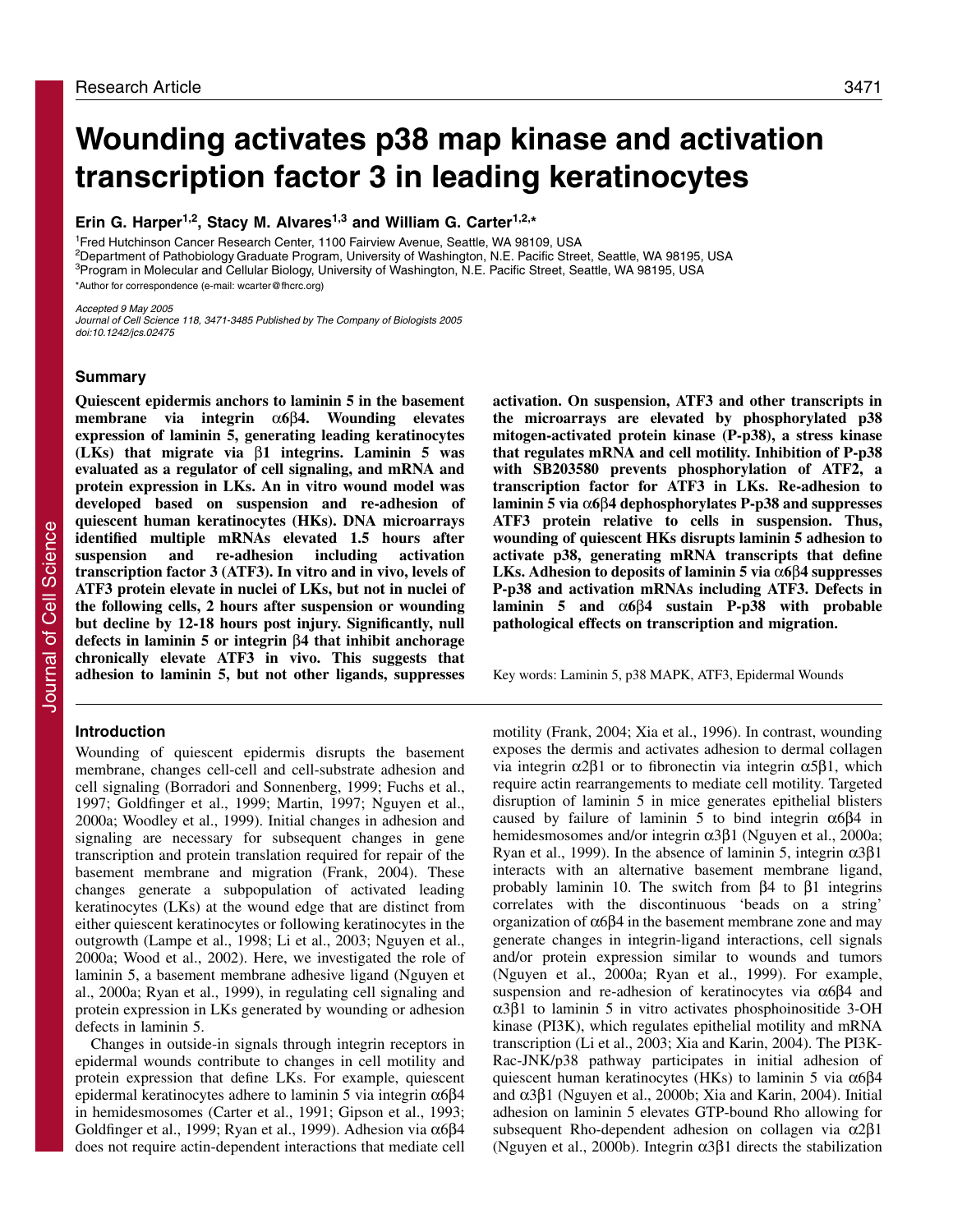### 3472 Journal of Cell Science 118 (15)

of polarized lamellipodium in epithelial cells through activation of Rac1 (Choma et al., 2004). This sequence of adhesion and signaling changes allows HKs to make the transition from quiescence to activation in wounds. Similarly, ligation of  $α3β1$  in A549 adenocarcinoma cells by laminin 10/11 or laminin 5 preferentially activates the Rac-MKK-JNK/p38 stress pathway that mediates epithelial migration (Gu et al., 2001; Ono and Han, 2000; Xia and Karin, 2004). In addition to adhesion, interaction of cells with integrin ligands also regulates mRNA transcription and protein translation through activation of p38 MAPK (Balda and Matter, 2003). Ligation of α6β4 activates the Rac-PAK-MKK-p38 pathway to promote expression of IL-6 in thymic epithelial cells (Mainiero et al., 2003). Thus, cell suspension and re-adhesion onto dermal collagen or laminin 5 via integrins activates JNK and/or p38 by phosphorylation to alter protein expression and/or cell motility (Clark et al., 2003; Ono and Han, 2000).

Here, we sought to: (1) identify changes in mRNA transcription and protein translation in quiescent keratinocytes as they transition into wound LKs; (2) identify cell signals necessary for the transcriptional changes in LKs; (3) understand the role of laminin 5 adhesion in regulating the signaling and transcriptional changes. We found that suspension or wounding of HKs activates p38 in LKs to promote motility and transcription of activation transcription factor 3 (ATF3), a stress-response transcription factor. Significantly, in vivo defects in laminin 5 or α6β4 inhibit quiescent anchorage and chronically activate expression of ATF3. These results suggest that wounding activates p38 as a significant regulator of adhesion and transcription in LKs. Defects in laminin 5, like wounding, activate p38 leading to pathological expression of wound transcripts and migration.

### **Materials and Methods**

#### Cells and cell culture

Primary HKs were prepared as described (Boyce and Ham, 1985) and were grown in keratinocyte growth media (Clonetics). All experiments were performed using HKs between passages one and three. Keratinocytes from individual JF/VS9-3-96 with junctional epidermolysis bullosa-pyloric atresia (JEB-PA) have premature termination mutations in both alleles of the ITGB4 gene encoding the β4 integrin subunit and were derived from tissue from family two described earlier (Pulkkinen et al., 1998). Keratinocytes from an individual with gravis JEB (JEBG) have null defects in the laminin β3 chain and do not secrete laminin 5 (Lim et al., 1996) and were from M. Pittelkow (Mayo Clinic College of Medicine, Rochester, MN). Keratinocytes from mice (MKs) with homozygous null mutations in the LAMA3 gene ( $\alpha$ 3<sup>-/-</sup> MKs) encoding the  $\alpha$ 3 chain of laminin 5 or wild-type mice  $(\alpha 3^{+/+}$  MKs) were immortalized with E6 and E7 oncogenes from human papilloma virus (Ryan et al., 1999).  $\alpha$ 3<sup>-/–</sup> MKs require an exogenous adhesive ligand because they do not deposit laminin 5 and were maintained on collagen-coated culture dishes (rat tail collagen I, Becton-Dickinson) (Sigle et al., 2004). MKs were maintained in KGM containing 60 μM calcium.

#### Reagents and antibodies

The mouse monoclonal antibody (mAb) P1B5 against integrin  $\alpha$ 3, P1H5 against integrin α2, P4C10 against integrin β1, P4C11 against a 47 kDa non-integrin membrane glycoprotein and P1C12 against the CD44 antigen were previously described (Wayner and Carter, 1987). Rat mAb P4G11 against integrin β4 was prepared by Tai Mei Yang in the Carter lab. Rat mAb GoH3 against integrin α6 was from BD Biosciences Pharmingen, San Diego, CA. Purified rabbit polyclonal antibody (pAb) against ATF3 (sc-188) was from Santa Cruz Biotechnology, Santa Cruz, CA. Purified rabbit pAbs against p38 map kinase (cat. no. 9212), phosphorylated p38 map kinase (Thr180, Tyr182; cat. no. 9211), activating transcription factor 2 (ATF2; cat. no. 9222) and phosphorylated ATF2 (Thr71; cat. no. 9221) were from Cell Signaling Technology, Beverly, MA. Purified rabbit pAb against focal adhesion kinase phosphorylated at Tyr397 and FITC or rhodamineconjugated goat anti-mouse IgG were from Biosource International, Camarillo, CA. Peroxidase-conjugated goat affinity-purified antibody to rabbit IgG was from Cappel Pharmaceuticals, Aurora, OH. The membrane permeable jun N-terminal kinase peptide inhibitor 1, L stereoisomer (L-JNKI1) (Bonny et al., 2001) was obtained from Alexis Biochemicals (San Diego, CA) or Calbiochem (La Jolla, CA). The p38 inhibitors SB203580 and SB202190 were from Calbiochem.

#### Wound activation of keratinocytes in human skin in vivo

Simplate II bleeding-time devices (Oranon Teknika) were used to create uniform incisional wounds (5 mm long and 1 mm deep) on the forearm of a normal volunteer as previously described (Olerud et al., 1995). Wounds were harvested as 4 mm punch biopsies at the indicated times after wounding, using local 1% lidocaine for anesthesia; immediately frozen in OCT (optimal cutting temperature compound) and stored at –70°C until use. The recruitment of volunteers and the method used for collection of biopsies were approved by the University of Washington Institutional Review Board. Cryostat sections (6 μm) were cut, mounted on glass slides, fixed (2% v/v formaldehyde for 10 minutes), permeabilized (0.5% v/v Triton X-100 in PBS for 10 minutes) and reacted with the indicated primary antibodies.

#### Wound activation of keratinocytes in mouse skin in vivo

Procedures for skin wounds in mice were approved by the Fred Hutchinson Cancer Research Center Animal Care Committee. Mice (C57BL/Ks) were anesthetized with isofluorane and shaved. Full thickness punch biopsies were created on the dorsal surface of the mice. Mice were euthanized with intraperitoneal injections of sodium pentobarbital after wounding. Punch biopsies were taken which contained both wounded epidermis and surrounding unwounded epidermis at 0, 4, 8 and 18 hours post wounding. Wounds were harvested, embedded in OCT and sectioned at 6 μm on a cryostat.

#### Human keratinocyte scrape wounds in vitro

HKs were grown to confluence and the monolayer was mechanically wounded using a pipette tip. Single wounds were generated in cells plated onto coverslips for immunofluorescence analysis. Eighteen wounds of equal area were generated on 10 cm plates using a comblike device, for examination of protein expression through immunoblotting.

#### Suspension and re-adhesion on immobilized laminin 5 or collagen

Confluent cultures of HKs were suspended by digestion with trypsin-EDTA, washed with PBS containing soybean trypsin inhibitor and readhered to surfaces coated with laminin 5 or collagen (see preparation of laminin 5 below). This approach generated populations of activated LKs sufficiently large for mRNA and protein expression studies through DNA microarrays and immunoblotting.

Laminin 5-coated surfaces were prepared as previously described (Gil et al., 2002; Xia et al., 1996). Collagen surfaces were prepared by adsorbing human placental type I collagen (Wayner and Carter, 1987) at 10  $\mu$ g/ml for 2 hours at 24°C.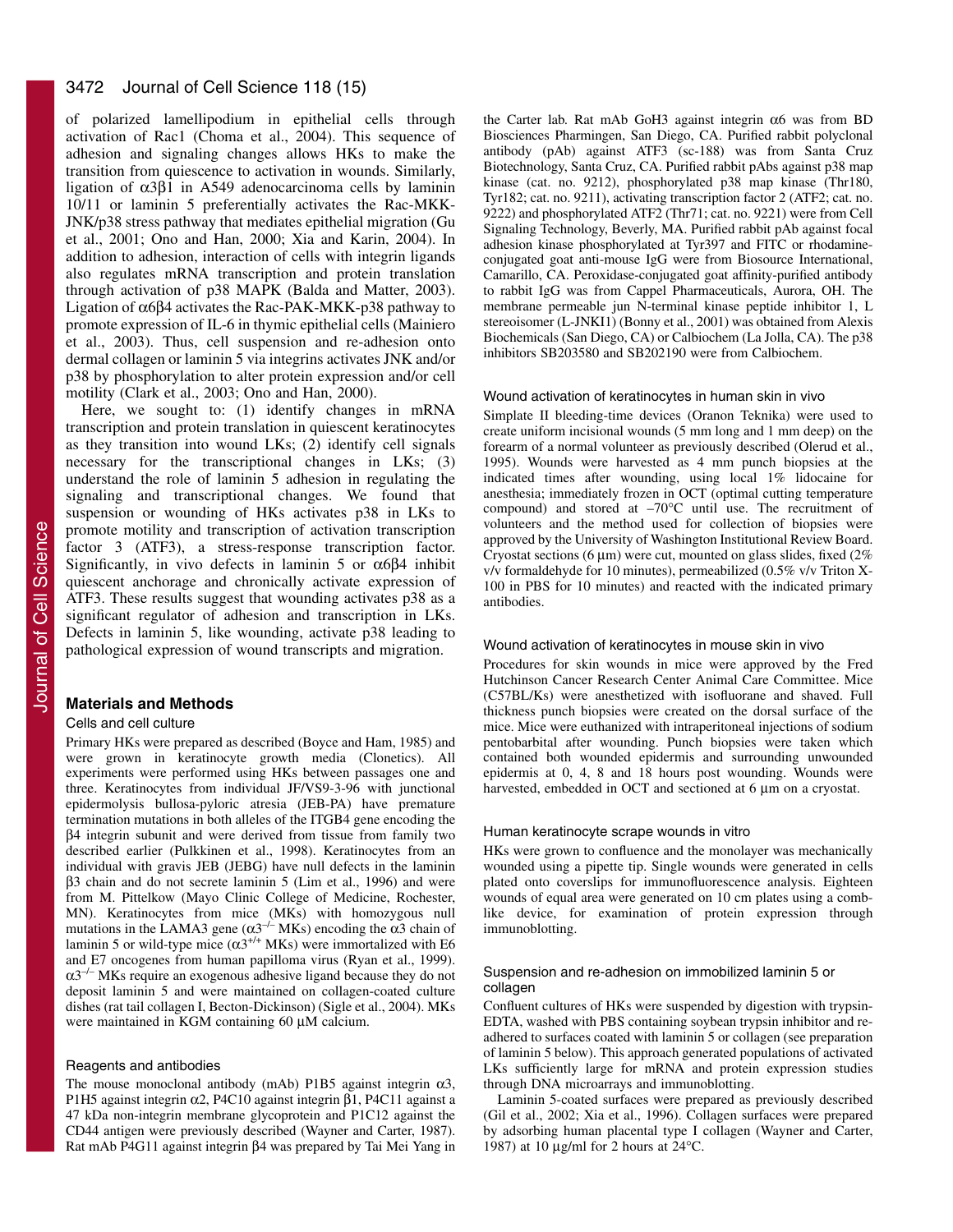### BSA adhesion assay

The BSA adhesion assay couples deposition of laminin 5 to subsequent adhesion to the deposits and was performed as previously described (Frank, 2004; Gil et al., 2002). MKs from laminin 5 null mice  $(\alpha 3^{-/-})$ MKs) and from a wild-type mouse  $(\alpha 3^{+/+}$  MKs) were grown to confluence, suspended and re-plated onto petri dishes coated with HD-BSA, a non-adhesive surface, or onto laminin 5 surfaces. Triton and SDS protein extracts were collected at 2 hour intervals from 0 to 10 hours after re-plating. The quiescent cell populations established baseline levels of protein expression and p38 phosphorylation. Extracts were examined by immunoblotting with anti-p38 map kinase and antiphosphorylated and p38 map kinase antibodies.

#### Immunofluorescence microscopy

Scrape wounds in vitro were fixed with 2% formaldehyde, 0.1 M cacodylate and 0.1 M sucrose and tissue sections were fixed with 2% formaldehyde in PBS for 15 minutes. Coverslips and tissue sections were permeabilized with 0.5% Triton X-100 detergent in PBS and blocked with 0.5% HD-BSA for 30 minutes. Wounds were stained with the indicated antibodies. Samples were washed with PBS and incubated with affinity-purified FITC or Rhodamine-conjugated species-specific secondary antibodies. Coverslips were mounted with Prolong (Molecular Probes, Eugene, OR) and analyzed with a Zeiss fluorescent microscope.

#### Immunoblotting

Keratinocyte populations were sequentially extracted with 1% Triton X-100 in PBS for 10 minutes, followed by extraction with 1% SDS in PBS. Both lysis buffers contained 1 mM PMSF and 2 mM *N*-ethyl maleimide, 1 mM sodium fluoride and 1 mM sodium orthovanadate in PBS. Triton-soluble and Triton-insoluble protein fractions were separated using 12% SDS-PAGE gels (Laemmli, 1970), transferred to nitrocellulose membranes and immunoblotted with the indicated antibodies. Blots were developed using the Enhanced Chemiluminescence kit (Amersham).

#### Assay of p38 kinase activity

P38 MAP kinase was assayed as recommended (Cell Signaling Technology) as follows: immobilized mAb against P-p38 (Thr180/Tyr182) was used to immunoprecipitate P-p38 from cell extracts as indicated in Fig. 7B. An in vitro kinase assay was performed using ATF-2 as substrate. P-ATF-2 product was detected by western blotting using P-ATF-2 (Thr71) antibody.

#### DNA microarray analysis of mRNA from wounded and quiescent keratinocytes

Total RNA was isolated from the quiescent and activated cell populations using a Totally RNA kit (Ambion). Generation of Cy fluorlabeled cDNA was according to a published method (Fazzio et al., 2001) and was co-hybridized to spotted human cDNA microarray chips. cDNA microarray chips were produced by the FHCRC microarray facility (Seattle, WA) under direction of Jeff Delrow. cDNA chips were produced by PCR amplification of each cDNA clone in a human cDNA library (18,000 genes) representing various tissues and cell types (Research Genetics). A fluorescent image was generated using a GenePix 4000 fluorescent scanner (Axon Instruments). The image was analyzed using GenePix Pro microarray acquisition and analysis software. Five separate analyses were performed and data was statistically analyzed using the Student's paired *t*-test.

#### Semi-quantitative reverse-transcription PCR analyses

Adherent quiescent confluent HKs were suspended with trypsin-

# Laminin 5 regulates p38 MAPK and ATF3 in wounds 3473

EDTA and either re-adhered to laminin 5 or kept in suspension over agarose to prevent adhesion for 2, 9, 24 and 48 hours. RNA was extracted from the cells with the RNeasy Midi Kit (Qiagen). 2 μg of each RNA sample was then reverse-transcribed using the SuperScript<sup>TM</sup> First-Strand Synthesis System (Invitrogen). To amplify ATF3 and glyceraldehyde 3-phosphate dehydrogenase (GAPDH) in semi-quantitative PCR, the following primers were used (Syed et al., 2005): ATF3, 5′-CTCCTGGGTCACTGGTGTTT-3′ (forward) and 5′-GTCGCCTCTTTTTCCTTTCA-3′ (reverse); GAPDH, 5′-CAT-CACCATCTTCCAGGAGC-3′ (forward) and 5′-GGATGATGTT-CTGGAGAGCC-3′ (reverse). 2 μl aliquots of cDNA were amplified by PCR as described (Syed et al., 2005) except that annealing temperature was 55°C for both ATF3 and GAPDH primers and the number of amplification cycles was 23 for both ATF3 and GAPDH. The PCR products were fractionated on a 2% agarose gel and visualized after ethidium bromide staining. The results were obtained using two independent cDNA syntheses from each RNA sample.

### **Results**

#### Comparison of quiescent keratinocytes to woundactivated LKs by DNA microarray

Microarrays of cDNA were used to compare mRNA transcript levels of quiescent adherent HKs to wound-activated LKs. A diagram of the manipulations used to activate the quiescent keratinocytes is presented in Fig. 1A. Quiescent basal keratinocytes in epidermis were modeled with confluent cultures of primary HKs. Early transcriptional changes in wound-activated LKs were modeled by suspending the quiescent HKs and then re-adhering cells onto laminin 5 surfaces. HKs were re-adhered for 1.5 hours prior to purifying total RNA. Using cDNA microarrays, mRNA transcripts in the quiescent HKs were compared to transcripts in HKs readherent and spread on laminin 5 (Fig. 1B). Prior studies have shown that re-adhesion to laminin 5 is mediated by integrin α6β4 and α3β1 whereas spreading and motility are mediated by α3β1 (Frank, 2004; Xia et al., 1996). The predictive capability of the wound model and DNA microarray were validated by examining transcripts known to be elevated in wounds in vivo (Fig. 1B). The array correctly reported mRNA upregulation of urokinase plasminogen activator (Morioka et al., 1987),  $α3$  chain of laminin 5 (Lampe et al., 1998; Ryan et al., 1994), CD9 (Penas et al., 2000) and ezrin (Crepaldi et al., 1997), each involved in epithelial cell motility. The arrays correctly predicted a downregulation of mRNAs for desmoglien and plakoglobin (Okada et al., 2001), corneodesmosin (Haftek et al., 1997) and serine protease inhibitor (Scott et al., 1998), characteristic of quiescent or differentiated keratinocytes. We concluded that the in vitro wound model coupled with cDNA microarray comparisons were capable of accurately reporting physiologically significant changes in equilibrium levels of mRNA transcripts occurring in epidermal wounds.

In five separate experiments, the arrays consistently reported fivefold increases (*P*<0.05) or higher in levels of four mRNA transcripts in re-adherent HKs compared to levels in quiescent HKs. These transcripts included activating transcription factor 3 (ATF3), tumor necrosis factor α-induced protein 3 (TNFαIP3), growth-related oncogene-1 (Gro-1), and urokinase plasminogen activator. Reproducible increases in mRNA expression were also detected for syndecan 4, a transmembrane glycoprotein reported to interact with the G-4 domain of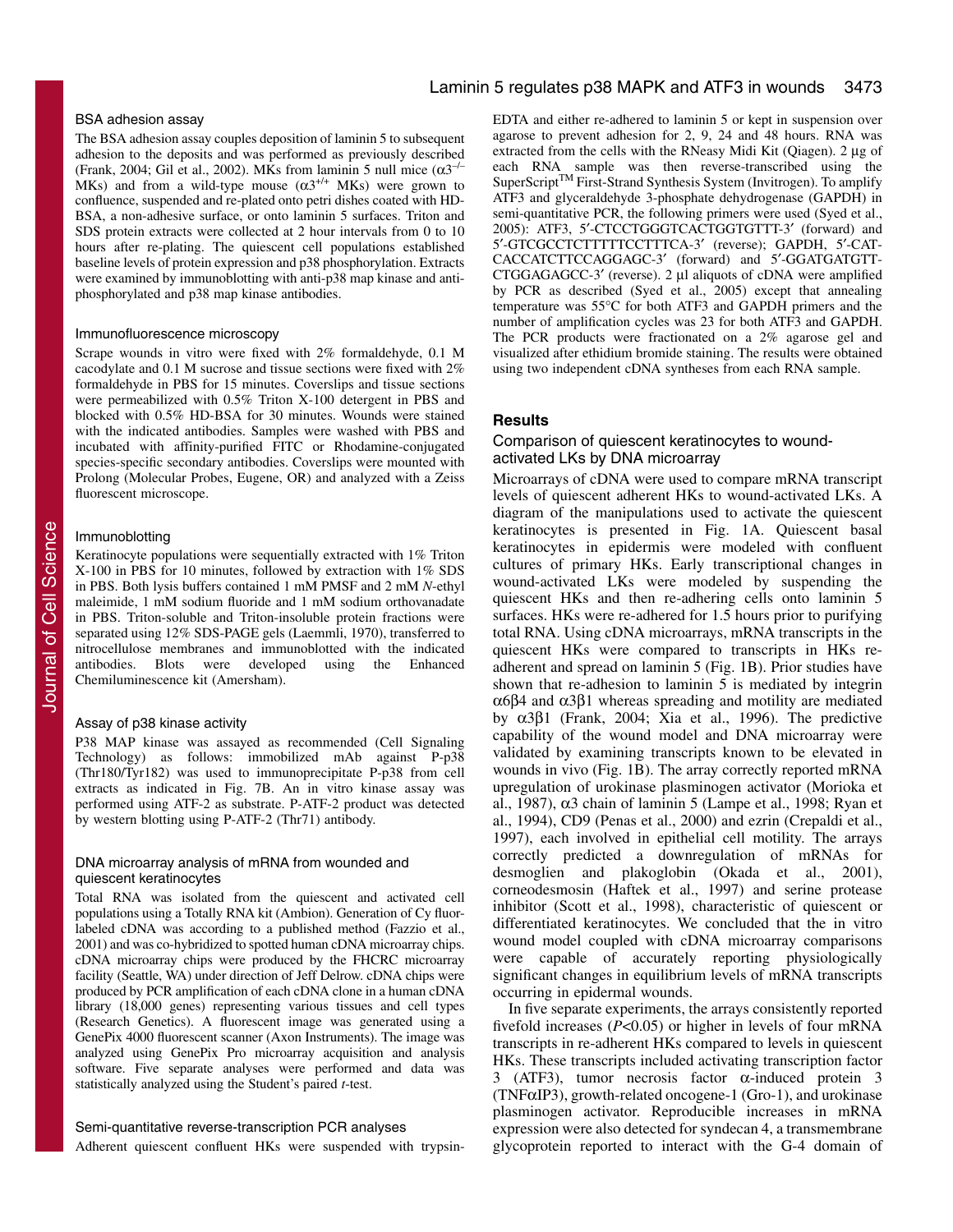**Fig. 1.** (A) Suspension and re-adhesion of quiescent HKs activates leading keratinocytes for a wound model. HKs were grown at confluence to generate quiescence. Suspension with trypsin/EDTA activated the keratinocytes. Re-adhesion onto surfaces coated with laminin 5 was mediated by integrins  $\alpha$ 6β4 and  $\alpha$ 3β1. Re-adhesion was followed by cell spreading via integrin α3β1. Spreading, but not adhesion, was blocked with Cytochalasin D. (B) cDNA microarray analysis of quiescent and suspended/re-adherent HKs. Levels of mRNA transcripts in quiescent and suspended/re-adherent HKs were compared by cDNA microarray analysis 1.5 hours post suspension/re-adhesion with spreading. Solid bars represent transcript levels of activated suspended/re-adherent HKs, whereas open bars represent transcript levels in quiescent cells. Transcript levels are reported as mean (±s.e.m.) fluorescent units (*y*-axis). Significant differences \*\**P*<0.05 and \**P*<0.10 in fluorescence levels were found between the groups indicated and the control. Microarray analysis was performed in five separate suspension/re-adhesion experiments.

laminin 5 (Utani et al., 2003; Utani et al., 2001); EGR-1, a transcription factor encoded by an immediate early response gene (Sukhatme et al., 1988); Ras, a GTP binding protein and oncogene (Charvat et al., 1999); L6, a member of the transmembrane 4 super family and a tumor antigen (Marken et al., 1992; our unpublished work); SOX9, a developmental transcription factor (Smith and Koopman, 2004) and PMAIP1, a PMA-induced protein 1. Reproducible but small increases in transcripts for integrins α3, α2 but not β4, were observed within 1.5 hours of wounding. In controls (results not shown), suspension and re-adhesion for 3 days further elevated transcripts for laminin α3 chain, and β1 integrins. Here, we evaluate cell signals and adhesion events that regulate early expression of ATF3 in wounds.

#### ATF3 protein is transiently expressed in LKs of wounds in vivo and in vitro

ATF3 is a member of the ATF/Creb family of transcription factors that is upregulated in response to injury or cell stress (Hai and Hartman, 2001; Hai et al., 1999). Expression of ATF3 protein was examined in LKs by immunofluorescence microscopy in timed scrape wounds in confluent quiescent HKs (Fig. 2A). Cells were fixed and permeabilized 0, 3, 6 and 12 hours post wounding. LKs at the wound margins, but not following cells, upregulated and translocated ATF3 protein to the nucleus within 3 hours of wounding (Fig. 2Ab), followed



by a decrease within 6 hours (Fig. 2Ac) and a return to baseline levels within 12 hours of wounding (Fig. 2Ad). Treatment of scrape wounds with actinomycin D, an inhibitor of mRNA transcription, or cycloheximide, an inhibitor of protein translation, prevented ATF3 protein expression by LKs, confirming regulation at the transcriptional level. LKs expressing ATF3, but not following cells, spread over the exposed wound edge and localized paxillin in prominent focal adhesions (Fig. 2B). Thus changes in cell adhesion and spreading are concurrent with changes in transcription and translation of ATF3 in LKs. In principle, signals that regulate ATF3 may also regulate adhesion. Results in Figs 1 and 2 establish that wound stress induced by scraping or by detachment with trypsin elevates levels of ATF3 mRNA and protein in LKs.

Semi-quantitative reverse-transcription polymerase chain reaction (RT-PCR) was used to confirm the elevation of ATF3 mRNA during suspension (Fig. 3A). Quiescent adherent HKs expressed low levels of ATF3 mRNA that increased by 2 hours after suspension confirming the results in Fig. 1B. Levels of ATF3 mRNA returned to baseline within 8 hours after suspension with or without re-adhesion.

ATF3 protein in quiescent confluent HKs was also compared to levels in suspended HKs and suspended/re-adherent HKs (Fig. 3B). ATF3 protein was not detected in quiescent adherent HKs. In suspended HKs, ATF3 was maximal by 2 hours after suspension and remained elevated for 6 hours (Fig. 3A) and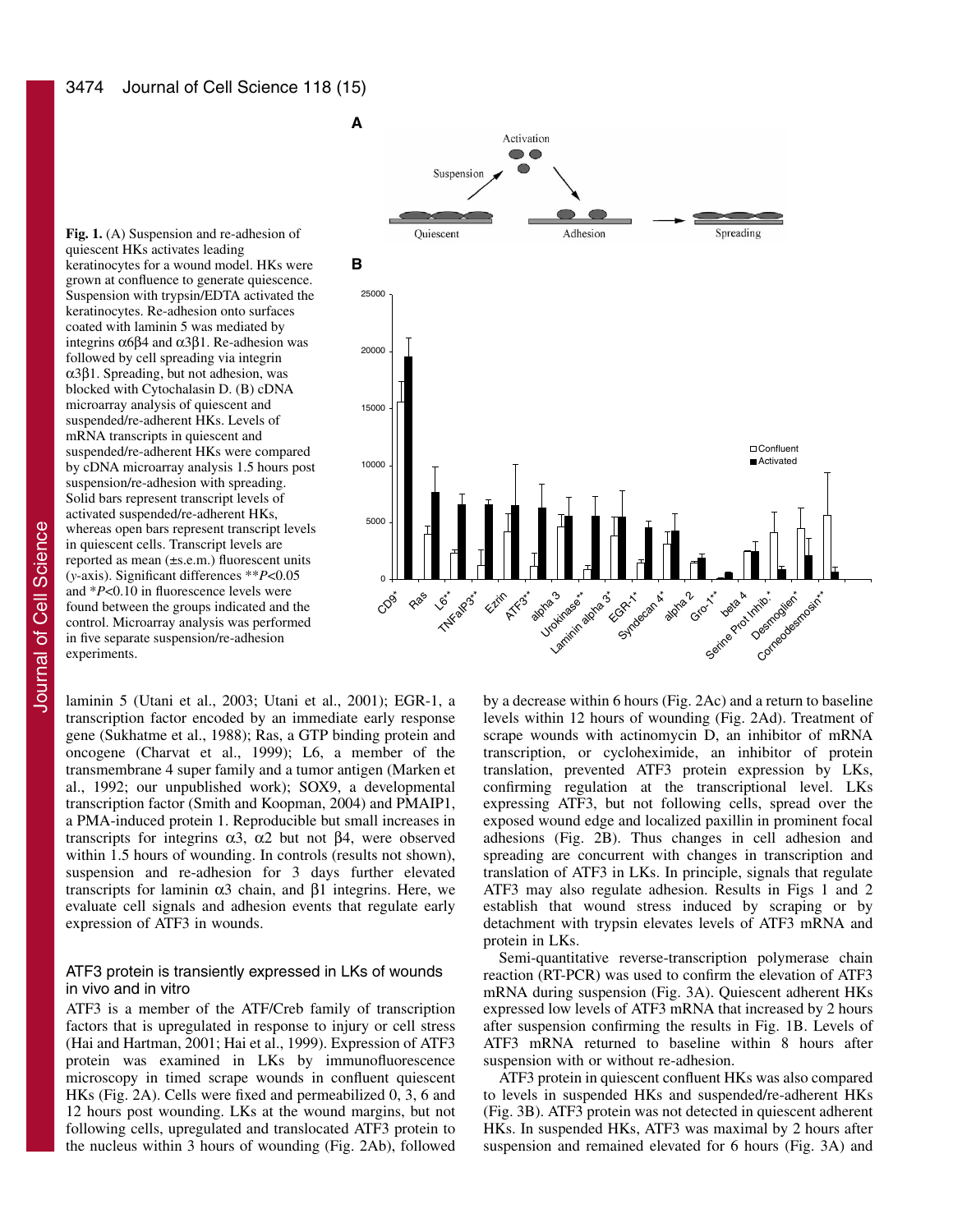

Journal of Cell Science Journal of Cell Science

**Fig. 2.** (A) ATF3 is upregulated in LKs of in vitro scrape wounds*.* Monolayer cultures of quiescent HKs were fixed at (a) 0, (b) 3, (c) 6 and (d) 12 hours after scrape wounding. ATF3 protein was undetectable in quiescent unwounded cells at 0 hour. ATF3 protein expression levels are elevated and the protein is localized to the nucleus of LKs within 3 to 6 hours and returned to baseline levels within 12 hours. Following keratinocytes distant from the wound margin did not upregulate ATF3 protein expression. White arrows identify LKs. (B) ATF3 is upregulated in LKs that assemble focal adhesions at the wound edge. After wounding (2 hours), ATF3 was selectively expressed in nuclei (large white arrows) of LKs at the wound margin but not following cells. The LKs expressing ATF3 also assembled focal adhesions detected with anti-paxillin antibody (small white arrows). Bar, 25 μm.

beyond 12 hours (results not shown). In re-adherent cells, ATF3 protein was maximal by 4 hours after re-adhesion but declined significantly after 4 hours. The failure of ATF3 protein to decline in suspended HKs, raised the possibility that suspension elevates and re-adhesion suppresses ATF3 protein expression.

The role of adhesion in downregulating levels of ATF3 protein was confirmed (Fig. 3C). To evaluate the role of adhesion in regulating ATF3 protein, we employed keratinocytes from mice with null defects in the  $\alpha$ 3 chain of laminin 5 (Sigle et al., 2004) (Fig. 3C). It was necessary to use laminin 5 null keratinocytes because laminin 5 deposited onto surfaces of exogenous ligands contributes to adhesion and



**Fig. 3.** (A) Levels of ATF3 mRNA increase on suspension but decline with or without re-adhesion. Semi-quantitative reversetranscription PCR was used to evaluate levels of ATF3 mRNA in adherent quiescent HKs (Q), Quiescent HKs were suspended with trypsin EDTA or re-adhered to laminin 5 for the indicated times (2, 9, 24 and 48 hours). After 2 hours of suspension or re-adhesion, levels of ATF3 mRNA increased but subsequently declined over time. In controls, levels of GAPDH remained constant. (B) ATF3 protein is upregulated in suspended HKs but declines upon readhesion. Confluent quiescent HKs were suspended with trypsin-EDTA and re-adhered onto laminin 5 or held in suspension. Extracts were collected from the quiescent parent population (labeled Quiescent) and from suspended and re-adherent HKs 1-6 hours post suspension. Extracts were immunoblotted with an anti-ATF3 antibody. ATF3 protein was not detectable in quiescent cells, but was elevated in suspended cells throughout the assay (hours 1-6). Levels of ATF3 protein in adherent cells were maximal at 4 hours post activation, after which they declined. (C) Re-adhesion of MKs on laminin 5 suppresses ATF3 protein expression. Laminin 5 null MKs were grown to confluence, suspended and re-plated onto a nonadhesive BSA coated surface or onto a laminin 5-coated surface. Extracts were collected from the quiescent cell population, and from cells plated onto BSA or Laminin 5 at 2 hour intervals from 0-10 hours. Levels of ATF3 in the extracts were examined by immunoblotting. MKs plated onto BSA failed to adhere, upregulated ATF3 protein expression and maintained elevated ATF3 expression for the duration of the assay. MKs plated onto laminin 5 adhered, upregulated ATF3 initially but then suppressed ATF3 expression to baseline by 6 hours. The time course for the downregulation of ATF3 protein was confirmed in at least seven different blot experiments.

signaling (Frank, 2004; Nguyen et al., 2000b). ATF3 protein expression was examined in MKs plated onto either a nonadhesive BSA-coated surface or onto exogenous laminin 5.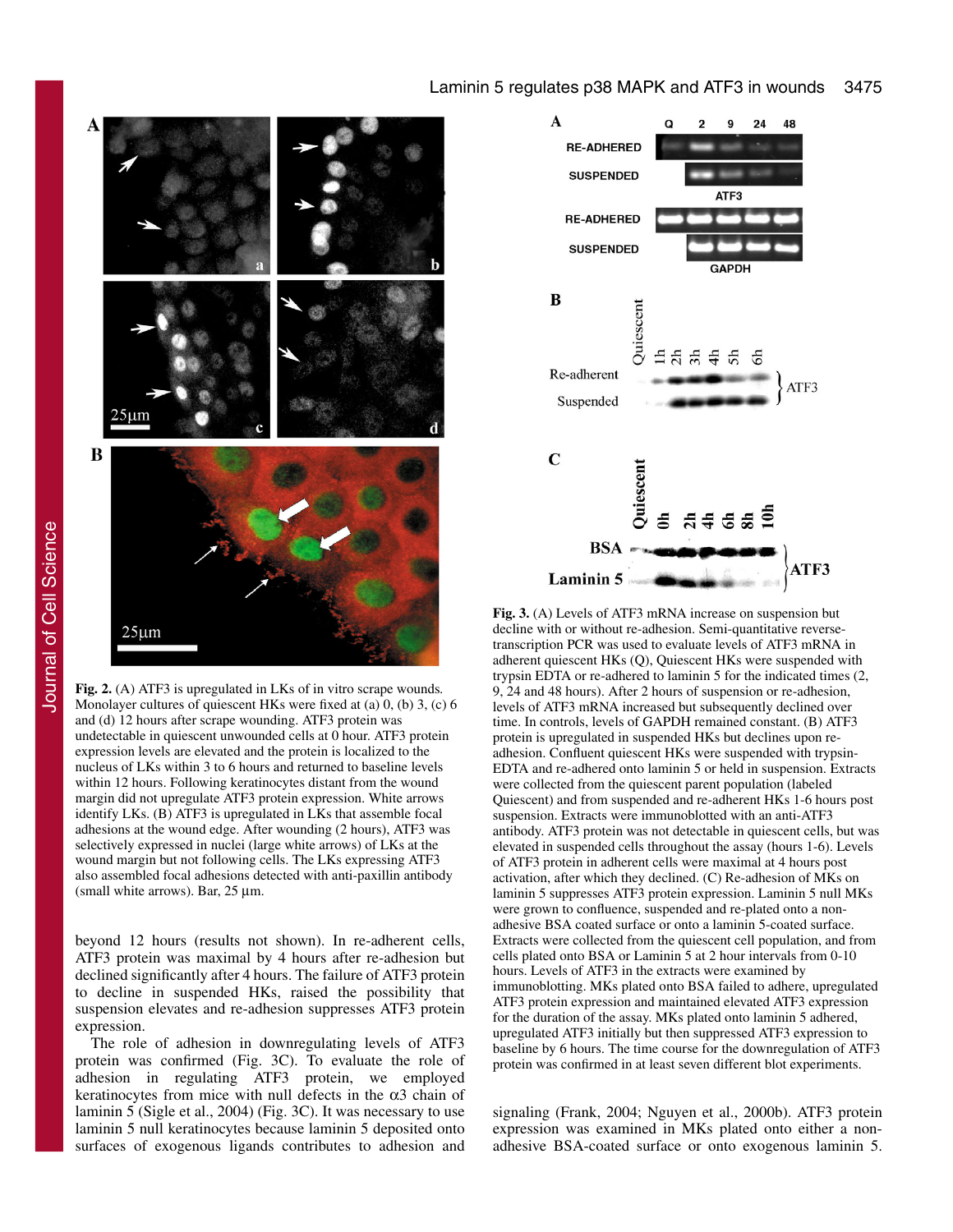Suspended  $\alpha$ 3<sup>-/-</sup> MK upregulated ATF3 protein, but failed to deposit laminin 5 and therefore did not adhere to BSA-coated surfaces during the assay (0-10 hour) (Sigle et al., 2004). In contrast,  $\alpha$ 3<sup>-/-</sup> MK plated onto an exogenous laminin 5 surface adhered and downregulated ATF3 (Fig. 3C). Similar results were also obtained using HKs with null defects in laminin 5 (Results not shown). This confirmed that adhesion to laminin 5, and probably other adhesive surfaces, suppressed ATF3 protein expression elevated by suspension.

To ensure that the elevation in ATF3 was physiologically relevant, incision wounds in mouse skin were examined for ATF3 expression at 0, 4 and 18 hours post injury. ATF3 protein was undetectable in LKs at the wound edge in the zero time wound (Fig. 4a). Within 4 hours of the wounding, ATF3 was elevated and translocated to the nucleus in LKs (Fig. 4b) whereas expression in adjacent quiescent following cells remained undetectable. ATF3 returned to the baseline level of quiescent cells by 18 hours (Fig. 4c). A composite image (Fig. 4d) shows expression of ATF3 in LKs at the wound margin 4 hours after injury, but absent from the quiescent cells distant to the injury.

In summary, wounding in vivo or in vitro transiently upregulates ATF3 protein and mRNA in LKs, but ATF3 remained at baseline levels in adjacent following or quiescent keratinocytes. Significantly, suspension activates ATF3 expression at both the mRNA and protein levels whereas readhesion suppresses the duration of ATF3 expression particularly at the protein level. This suggests that adhesion in general, or adhesion to laminin 5, may limit ATF3 expression to LKs. The role of adhesion in downregulating expression of ATF3 protein will be evaluated elsewhere. Here, we determine what upstream cell signals activate expression of ATF3 mRNA and protein.

## Wound activation of p38 MAPK phosphorylates downstream ATF2 to elevate ATF3

We sought to identify cell signals activated by scrape wounding or suspension of HKs that elevate ATF3 in LKs and that may be suppressed by re-adhesion to laminin 5. Interestingly, p38 mitogen-activated kinase (MAPK) has previously been reported to transcriptionally and/or post-transcriptionally regulate at least seven out of the 50 mRNA transcripts elevated at least 1.5 times or higher in LKs in our wound screens (Fig. 2, ATF3, TNFαIP3, uPA, GRO1, IL1β, PMAIP1 and SOX9) (Frevel et al., 2003). Thus, p38 is a major contributor to increases in mRNA levels that define LKs and is also a possible upstream regulator of ATF3. Phosphorylation of activation transcription factor 2 (ATF2) by JNK (Cai et al., 2000; Yin et al., 1997; Zhang et al., 2001) and/or by p38 MAPK (Fan et al., 2002) is reported to upregulate ATF3 expression in cell lines. We determined if activation of JNK or p38 MAPK was necessary for phosphorylation of ATF2 and elevation of ATF3 in LKs of scrape wounds. Confluent cultures of HKs were pretreated with or without specific inhibitors of p38 kinase activity, SB203580 or SB202190 (50 μm each, 30 minutes prior to wounding) or membrane-permeable forms of the JNK peptide inhibitor 1, L stereoisomer (50 μm each, 30 minutes prior to wounding) (Bonny et al., 2001). Following scrape wounding, HKs were incubated in the presence or absence of inhibitors for 2.5 hours to allow for upregulation of phosphorylated ATF2 (P-ATF2) and ATF3 by LKs. LKs in scrape wounds pretreated with either SB203580 (Fig. 5Ab) or SB202190 (not shown) failed to upregulated P-ATF2 or ATF3 (Fig. 5Ad). In contrast, inhibitors of JNK failed to suppress expression of ATF3 (Fig. 5Bd) under conditions where the inhibitors did prevent JNK-mediated phosphorylation of Jun (Fig. 5Bb).

Levels of P-p38 were transiently increased in LKs at the edge of in vivo wounds 1 hour after injury but declined within 4 hours of injury (Fig. 6B). Activation of p38 requires phosphorylation of Thr180 and Tyr182 by dual specificity mitogen-activated kinase kinase 3/6 or 4 (Ono and Han, 2000). The anti-P-p38 antibody was specific for p38 phosphorylated on both Thr180 and Tyr182. Both P-p38 and P-ATF2 were selectively increased in LKs of in vitro wounds (Fig. 6A). The role of p38 was confirmed by immunoblotting of scrape wounds (Fig. 7A). Confluent plates of HKs were wounded with



**Fig. 4.** ATF3 is upregulated in LKs in epidermal wounds in vivo. Cryostat sections were prepared from wounds in neonatal mouse epidermis  $0$  (a),  $4$  (b) and 18 hours (c) post wounding. The wounds were stained with an anti-ATF3 antibody. White arrows indicate the wound edge. (d) Composite image of a 4 hour wound showing expression of ATF3 in LKs adjacent to the wound edge but not in the following cells distant to the wound. Bar, 20 μm.

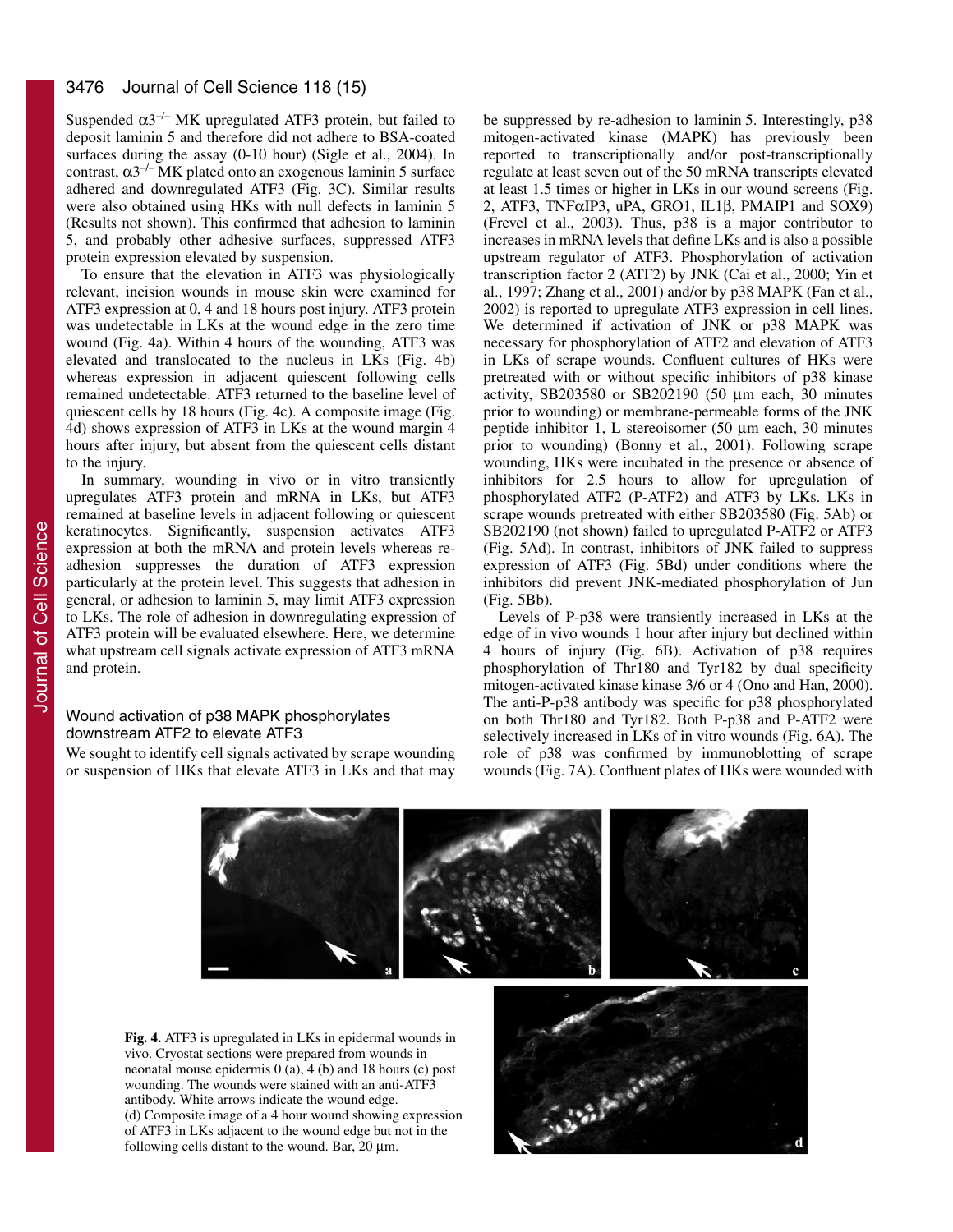a comb-like device, removing equal numbers of adherent cells (50%), to generate adherent activated LKs at the wound edge. Triton-soluble extracts were prepared from the quiescent HKs prior to wounding and at 0, 0.5, 1, 2 and 3 hours post



**Fig. 5.** (A) Inhibition of P-p38 with SB203580 prevents phosphorylation of ATF2 and up-regulation of ATF3. Confluent HK monolayers were either untreated to serve as a control, or pretreated with SB203580 for 1 hour. Scrape wounds were generated and allowed to incubate for 2.5 hours in the presence or absence of inhibitor. ATF2 phosphorylation  $(P-ATF-2; a,b)$  and ATF3  $(c,d)$ protein expression levels were examined by immunofluorescent staining. SB203580 blocked expression of P-ATF-2 and ATF-3. (B) Pretreatment of scrape wounds with the membrane-permeable form of the JNK peptide inhibitor (JNK Peptide Inhibitor 1, L stereoisomer; 50 μM, 30 minutes prior to wounding) (Bonny et al., 2001) prevents phosphorylation of jun but not expression of ATF3. Bar, 25 μm.

wounding. The extracts were immunoblotted with antiphospho-p38 (P-p38), and anti-p38 antibodies (Fig. 7A). P-p38 was elevated above levels in the quiescent cells 0.5 hours post injury and was still elevated after 3 hours. Levels of total p38 protein remained constant, indicating that neither protein synthesis nor catabolism accounted for the changes in P-p38. Phosphorylated ATF2 (P-ATF2) was not detected in adherent quiescent HKs (Fig. 7A). However, levels of P-ATF2 rapidly elevated in suspended cells suggesting an increase in p38 kinase activity. Consistently, assay of p38 kinase activity utilizing ATF2 as a substrate failed to detect p38 kinase activity in quiescent adherent HKs (Fig. 7B). Suspension of the HKs elevated p38 kinase activity (Fig. 7B). Scrape wounding of the adherent HKs also increased p38 kinase activity (Fig. 7B). In summary, p38 is phosphorylated and p38 kinase activity is activated by scrape wounding or suspension. Inhibition of Pp38 is sufficient to block phosphorylation of ATF2 and elevation of ATF3.

### Re-adhesion to laminin 5 suppresses P-p38 whereas readhesion to collagen maintains P-p38

Here, we used three approaches to evaluate the adhesion requirements for dephosphorylation of P-p38. In the first approach, HKs were suspended and then incubated with immobilized antibodies against integrin subunits α3, α2, α6, β1 or against non-integrin receptors (CD44, P4C11 antigen, a 45 kDa cell surface protein recognized by mAb P4C11) (Fig. 8A). We used laminin 5 null HKs for these studies to avoid deposits of laminin 5 that would complicate the adhesion signals. The adherent cells were spread prior to suspension and phosphorylated focal adhesion kinase on Tyr397 (P-FAK; Fig. 8A, Adherent). Suspension of the adherent HKs (Suspended) phosphorylated p38 and dephosphorylated P-FAK. Incubation of the suspended HKs on non-adhesive control antibody SP2 did not induce adhesion or spreading and did not dephosphorylate P-p38. However, re-adhesion of suspended HKs on adhesive laminin 5 or collagen or immobilized adhesive mAbs dephosphorylated P-p38. Therefore, adhesiondependent dephosphorylation of P-p38 did not require integrins, cell spreading or phosphorylation of FAK. In further controls (Results not shown) addition of the soluble monoclonal antibodies to suspended HKs failed to dephosphorylate P-p38. We conclude that in vitro cell adhesion, not cell spreading, is required for dephosphorylation of P-p38. This suggests that the primary mediator of cell adhesion in vivo, laminin 5 and  $\alpha$ 6 $\beta$ 4, are sufficient to dephosphorylate P-p38.

In the second approach, we tried to distinguish between laminin 5 and collagen in their roles in regulating dephosphorylation of P-p38. Cytochalasin D, an inhibitor of the actin cytoskeleton, blocks cell spreading on laminin 5 but not adhesion: both integrins  $\alpha$ 6β4 (Xia et al., 1996) and  $\alpha$ 3β1 (Frank, 2004) adhere HKs on laminin 5 in the presence of cytochalasin D and dephosphorylate P-p38 (Fig. 8B). In contrast, cytochalasin D blocks adhesion, spreading and dephosphorylation of P-p38 on collagen and fibronectin (Fig. 8B) (Xia et al., 1996). Thus, dephosphorylation of P-p38 required re-adhesion but re-adhesion on laminin 5 is independent of the actin cytoskeleton whereas re-adhesion on collagen requires the actin cytoskeleton. This suggests that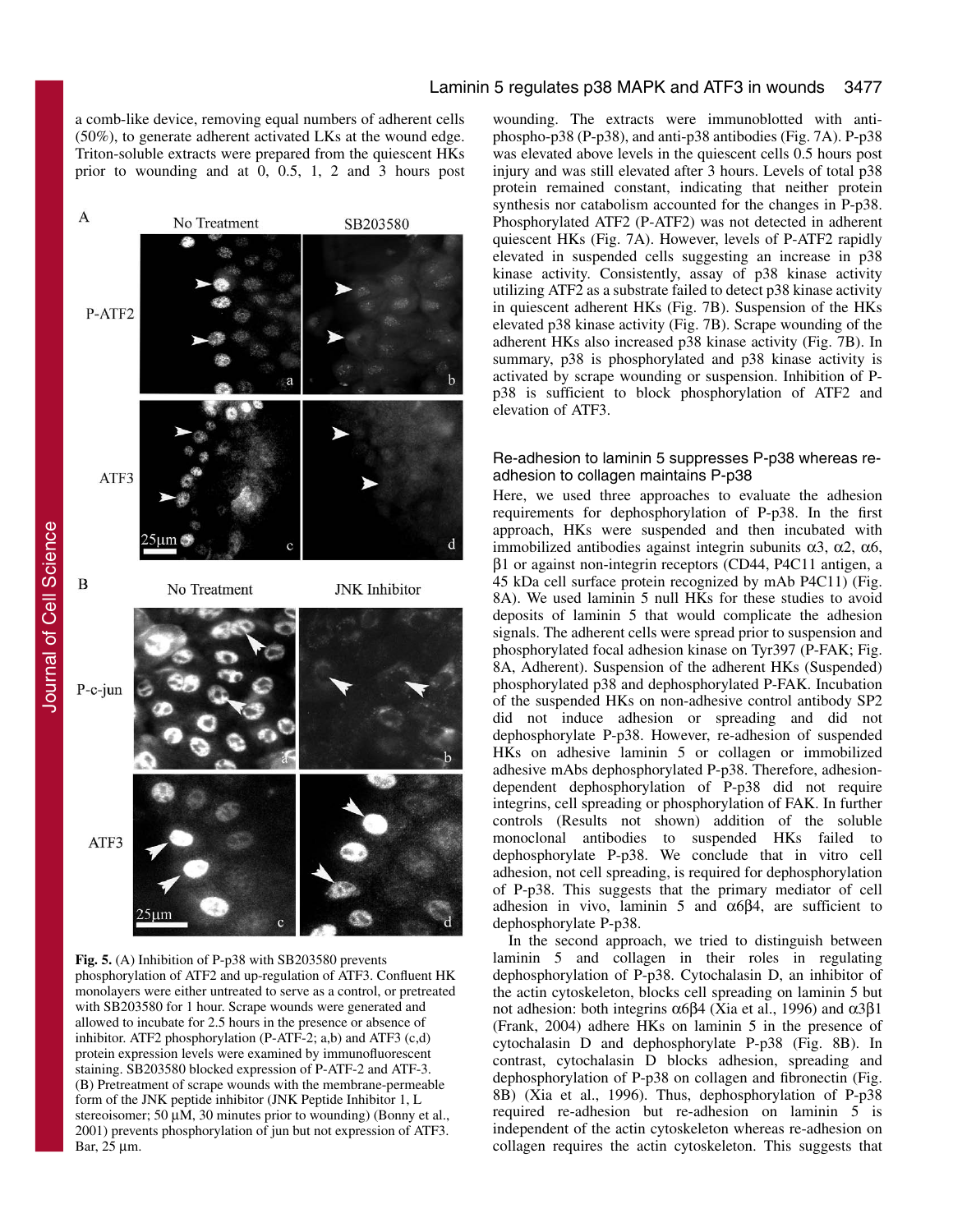#### 3478 Journal of Cell Science 118 (15)

 $P-p38$ P-ATF2

 $\overline{B}$ 

 $P-p38$ 

 $C2-5$ 

 $\overline{A}$ 



**Fig. 6** (A) P-p38 and P-ATF2 are elevated in LKs (white arrowheads) of scrape wounds. Scrape wounds were generated in confluent HK monolayers. Levels of phosphorylated p38 and ATF2 were examined 1 hour post wounding by immunofluorescence microscopy. (B). P-p38 is upregulated in LKs of wounds in vivo. Cryostat sections of human epidermis 0 hours (a), 1 hour (b) and 4 hours (c) post wounding were examined for p38 phosphorylation through immunofluorescence microscopy. In the control (d), a 0 hour wound section is stained with anti-laminin 5 mAb (C2-5) to identify the basement membrane. Wound margins are identified with white arrowheads. Direction of outgrowth is shown by white arrow. Bar, 20 μm.

adhesion to laminin 5 could dephosphorylate P-p38 under conditions when activation integrins like  $\alpha$ 2β1 and  $\alpha$ 5β1 do not contribute to adhesion or spreading, as in quiescence.

0h

In the third approach, we compared re-adhesion to laminin 5 with re-adhesion to collagen in dephosphorylation of P-p38. Published reports have established that suspension and readhesion of cells on collagen activates phosphorylation of p38



that regulates cell motility and transcription (Clark et al., 2003; Ono and Han, 2000). We emphasize that these published studies required suspension of the cells prior to re-adhesion. However, studies here, and elsewhere (Frisch et al., 1996; Khwaja and Downward, 1997), indicate that suspension of HKs or scrape wounding is sufficient to phosphorylate p38 whereas re-adhesion dephosphorylates P-p38 relative to cells in suspension. As a possible explanation for the difference in results, we determined if re-adhesion to laminin 5 and collagen differ in dephosphorylating P-p38.

**Fig. 7.** (A) Scrape wounding increases phosphorylation of p38 and ATF2. HKs were grown to confluence and multiple scrape wounds were generated in the monolayer. Triton-soluble extracts were collected in non-wound HKs (Quiescent), or in wounded HKs at the time of wounding, (0 hour), and 30 minutes, 1 hour, 2 hours and 3 hours post wounding. Levels of p38 remained constant but P-p38 increased by 0.5 hours after wounding and P-ATF2 increased immediately after wounding. (B) p38 kinase activity is elevated in suspended or wounded HKs. Confluent quiescent HKs (Quiescent) were assayed for p38 kinase after suspension for 3 hours (Suspended) or scrape wounding for 6 hours (Wounded). In vitro assay of p38 kinase activity was performed as described (see Materials and Methods) using ATF2 as substrate and immunoblotting for P-ATF2. Aliquots of the cell extracts were also immunoblotted (Immunoblot) for P-p38 to confirm that levels of P-p38 correlated with p38 kinase activity.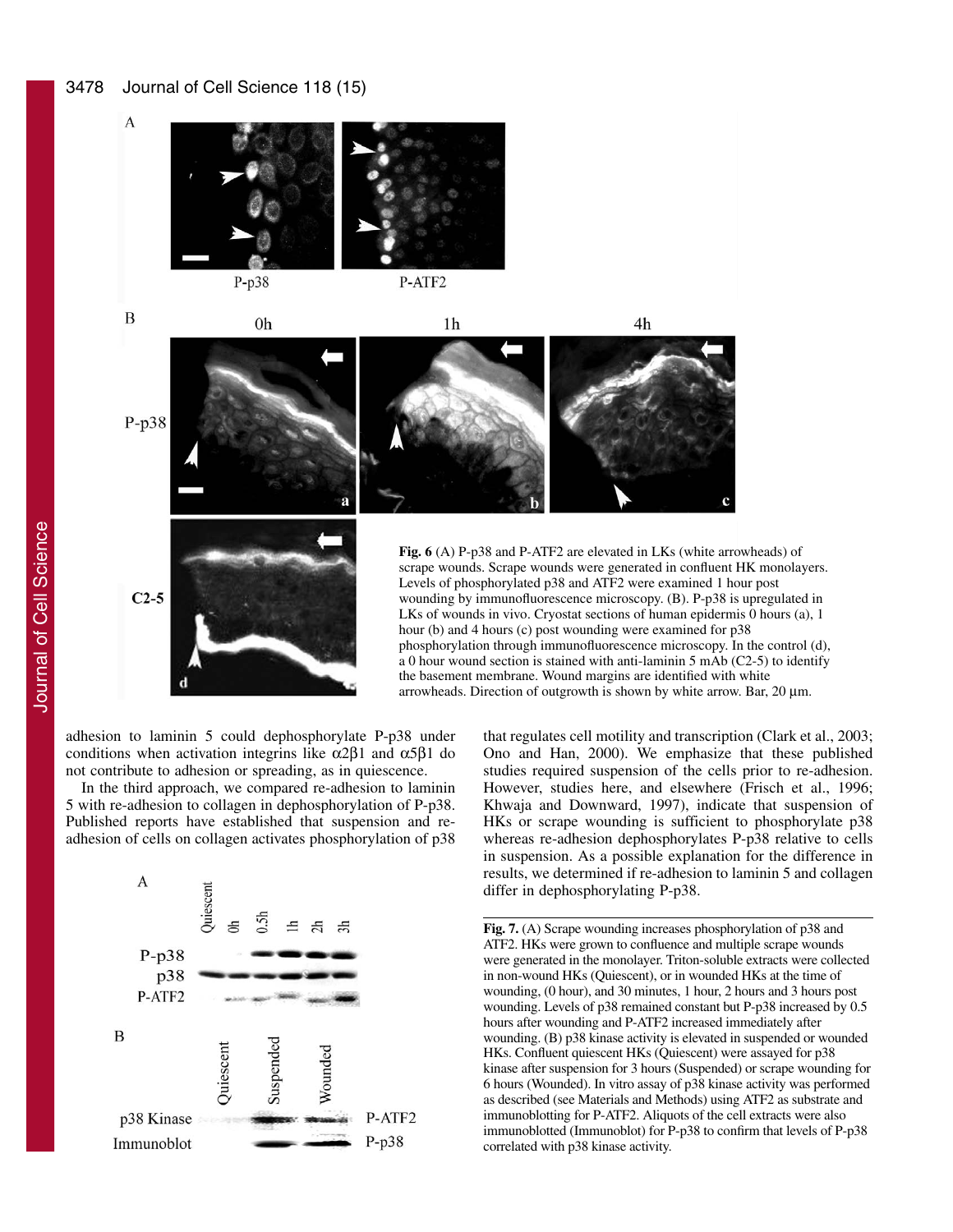

**Fig. 8.** (A) Adhesion, not cell spreading, dephosphorylates P-p38. Human keratinocytes null for laminin 5 were suspended and re-adhered to the indicated ligands (laminin 5, collagen) or immobilized mAbs: SP2, an irrelevant non-adhesive mAb; P4C11, a mAb against a 47 kDa nonintegrin surface glycoprotein; CD44, a non-integrin cell surface antigen; mAbs against the indicated integrin subunits α2, α3,α6, β1. Cell adhesion and cell spreading induced by each ligand is indicated. Triton-soluble extracts were prepared from the adherent cells after washing then fractionated by SDS-PAGE and immunoblotted as indicated with antibodies against P-p38, p38 and focal adhesion kinase phosphorylated on Tyr397 (P-FAK). (B) Cytochalasin D inhibits adhesion and dephosphorylation of P-p38 on collagen and fibronectin but not laminin 5. Quiescent laminin 5 null HKs were suspended, treated with cytochalasin  $D(10 \mu M)$ , then either left in suspension for 2 hours or incubated on laminin 5, collagen or fibronectin surfaces for 2 hours. Adhesion and spreading of the cells is indicated. Extracts of the indicated cells were blotted with anti-P-p38 and anti-p38 Abs. (C) Re-adhesion of suspended HKs on laminin 5 dephosphorylates P-p38 followed by transient rephosphorylation. Confluent HKs (with null defects in laminin 5) were suspended using trypsin and either re-adhered to laminin 5 or collagen or suspended over BSA. Triton-soluble extracts were collected from the quiescent adherent HKs, suspended HKs and suspended/re-adherent cells at the indicated intervals (15 minutes, 30 minutes, etc). Expression of P-p38 was examined by immunoblotting. Blots for cells re-adhered on laminin 5 were re-probed with anti-p38 to control for levels of total p38 and are representative of all the blots.

The adherent quiescent HKs did not express detectable Pp38 by immunoblotting (Fig. 8C, Adherent). Upon suspension, P-p38 increased dramatically and stayed phosphorylated in suspension when incubated on non-adhesive surfaces coated with BSA (Fig. 8C, BSA, 15 minutes to 4 hours). However, readhesion of the suspended HKs on laminin 5 or collagen surfaces decreased phosphorylation within 15 minutes (Fig. 8C, laminin 5 or collagen). Surprisingly, the initial dephosphorylation of P-p38 was followed by a transient increase in phosphorylation that was maximal by 1 hour on laminin 5 but decreased over the next 4 hours. In contrast, initial adhesion (15 minutes) on collagen, decreased P-p38 but not to the basal level observed on laminin 5. Furthermore, the levels of P-p38 on collagen remained above baseline throughout the assay (4 hours). This suggests that adhesion to laminin 5 can be distinguished from adhesion to collagen based on dephosphorylation of P-p38.

### ATF3 is chronically elevated in laminin 5 and β4 null epidermis

We determined if adhesion defects in laminin 5 or  $\alpha$ 6 $\beta$ 4 increase P-p38 and ATF3 expression. Basal keratinocytes in

mice with null defects in laminin 5 assemble immature hemidesmosomes with lethal blistering (Ryan et al., 1999). These abnormalities are detectable even in non-blistered regions in the basement membrane zone as discontinuities in hemidesmosome components including integrin α6β4 (Ryan et al., 1999). Similar discontinuities are also apparent in the basement membrane zone of LKs in epidermal wounds (Nguyen et al., 2000a) and prostate cancer (Klezovitch et al., 2004; Yu et al., 2004). This suggests that LKs in wounds that display elevated ATF3 (Fig. 4d) may display similarities to basal cells of individuals with defects in laminin 5. Skin from wild-type and laminin 5 null mice were examined by immunofluorescence microscopy for expression of ATF3 (Fig. 9A). ATF3 was undetectable in cryostat sections of wild-type mouse epidermis (Fig. 9Aa). In the same field, staining of integrin β4 was polarized to the basement membrane zone of basal keratinocytes and appeared as a continuous ribbon (Fig. 9Ad). ATF3 was chronically expressed in nuclei of basal and suprabasal epithelial cells of the laminin 5 null mouse (Fig. 9Ab and Ac) where the integrin β4 appeared as discontinuous 'beads on a string' in the basement membrane zone of the same basal keratinocytes (Fig. 9Ae and 9Af). Similar elevations in ATF3 were also detected in the epidermis from individuals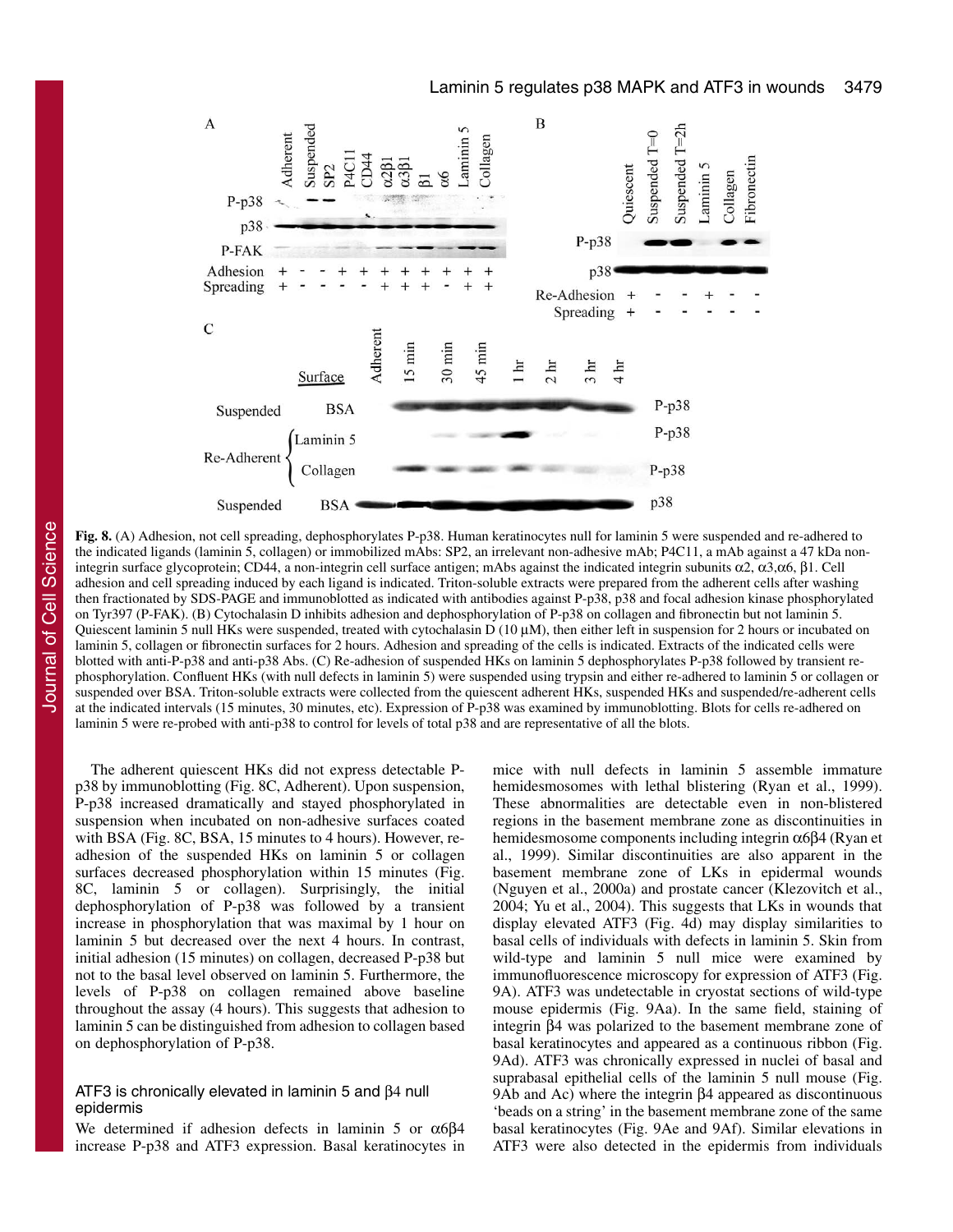#### 3480 Journal of Cell Science 118 (15)



**Fig. 9.** Adhesion defects in laminin 5 or integrin β4 chronically elevate ATF3. (A) Cryostat sections of skin from wild type neonatal mouse (a,d) and laminin 5 null neonatal mouse (b,c,e,f,) were stained with an anti-ATF3 (a,b,c) or anti-integrin β4 antibody (d,e,f). ATF3 protein is not detectable in wild type mouse epidermis (arrows identify epidermal basal cells). β4 was continuous and polarized to the basement membrane (d, arrow identifies β4 staining in the basement membrane zone). In contrast, laminin 5 null mouse skin  $(α3<sup>-/-</sup>)$  exhibited increased levels of nuclear ATF3 protein expression (b, c, arrow identifies ATF3 staining). Integrin β4 was polarized to the basement membrane zone in laminin 5 null keratinocytes but was discontinuous (e,f) (arrows identify discontinuities in β4 integrin). (B) Cryostat sections of skin from a normal control individual (a) and from an individual with null defects in the INTB4 gene encoding the integrin β4 subunit (b) were stained with anti-ATF3 antibodies. ATF3 was elevated in most cell layers in the β4 null epidermis. Bar, 20 μm (A); 20 μm (B).

with null defects in the ITGΒ4 gene encoding the β4 subunit of integrin α6β4 (9Bb). Based on elevated ATF3 expression, inherited adhesion defects in laminin 5 or integrin β4 result in the activation of ATF3 similar to LKs in wounds.

MKs that are null for laminin 5 ( $\alpha$ 3<sup>-/-</sup>) fail to adhere to BSA because they cannot deposit laminin 5 and as a result, they express ATF3 protein in suspension (Fig. 3C). Here, we determined if deposition of laminin 5 is sufficient to promote adhesion and adhesion-dependent dephosphorylation of P-p38 that regulates ATF3 (Fig. 10). Many studies have reported that P-p38 is required for cell migration (see Discussion). Furthermore, we have previously shown that deposition of laminin 5 at the rear of migrating LKs is necessary for polarized migration of LKs (Frank, 2004). First, we determined if null defects in laminin 5 would elevate levels of P-p38 in vitro (Fig. 10). MKs with the wild-type α3 chain of laminin 5  $(\alpha 3^{+/+}$  MKs) and mutants null for the  $\alpha$ 3 chain of laminin 5  $(\alpha 3^{-/-}$  MKs) were compared for deposition of laminin 5 and

adhesion to the deposits in the BSA adhesion assay (Gil et al., 2002; Sigle et al., 2004). The  $\alpha 3^{+/+}$  and  $\alpha 3^{-/-}$  MKs were suspended and re-plated onto either a non-adhesive surface coated with BSA or an adhesive laminin 5 surface (Fig. 10). Both the  $\alpha 3^{+/+}$  and  $\alpha 3^{-/-}$  MKs adhered on the laminin 5 surfaces and dephosphorylated P-p38 with similar kinetics. However, on the non-adhesive BSA surface, the  $\alpha$ 3<sup>+/+</sup> MKs deposited laminin 5, adhered and dephosphorylated P-p38 within 4 hours of contact with the substratum. In contrast,  $\alpha 3^{-/-}$ keratinocytes failed to adhere on the BSA surface because they did not deposit laminin 5 and P-p38 remained phosphorylated throughout the assay. We conclude that deposition of endogenous laminin 5 followed by adhesion to the deposits is sufficient to dephosphorylate P-p38. This suggests that deposition of laminin 5 by LKs at the rear of the migrating cell may dephosphorylate p38 at the rear of the migrating LK and in following cells that migrate over the path of deposited laminin 5. Thus deposition of endogenous laminin 5 is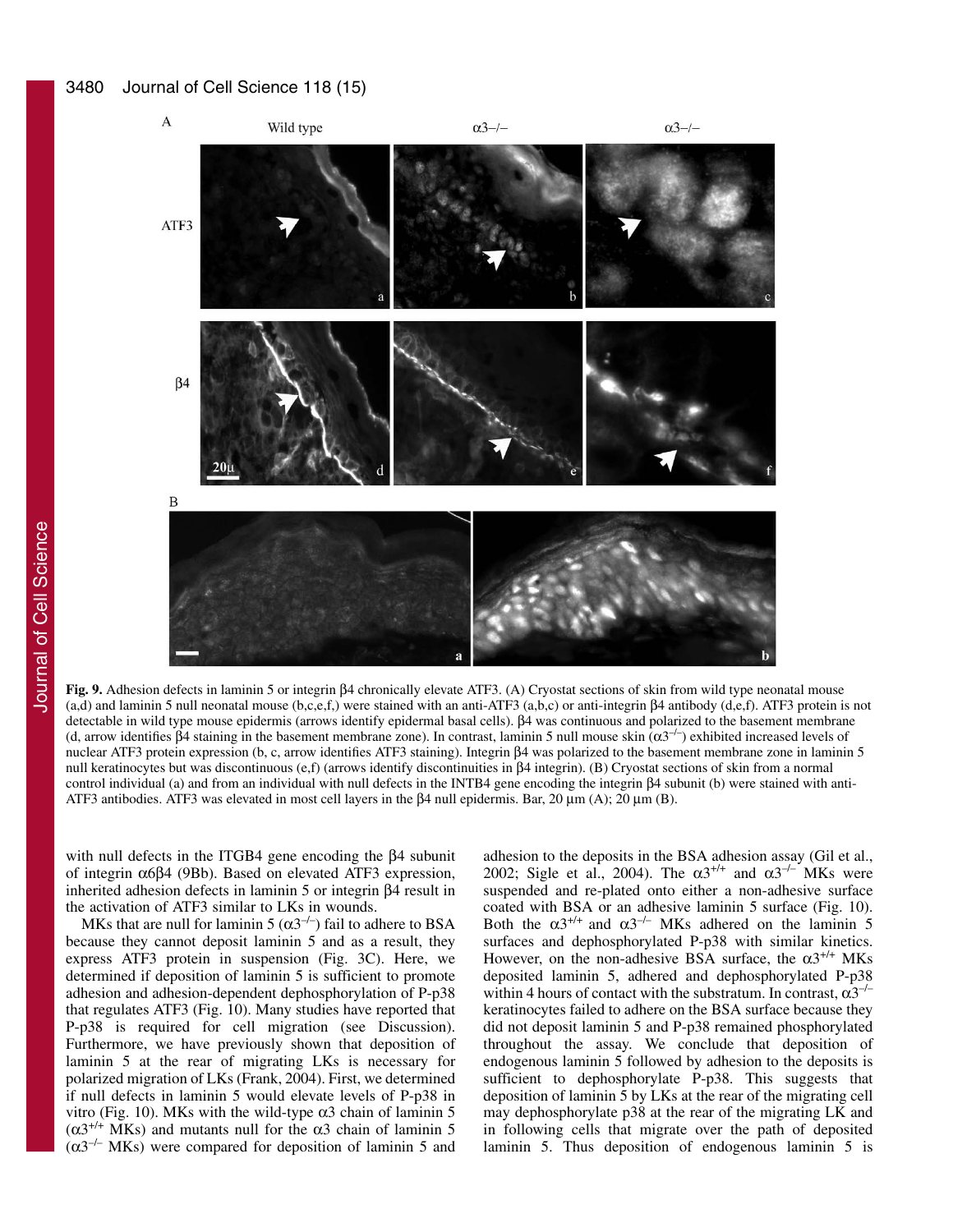

**Fig. 10.** Defects in laminin 5 deposition, prevent adhesion and dephosphorylation of P-p38. MKs from laminin 5 null mice  $(\alpha 3^{-/-})$ and wild-type mice  $(\alpha 3^{+/})$  were suspended and replated onto either a BSA- or Laminin 5-coated surface. Triton-soluble extracts were collected at 2 hour intervals from 0 to 10 hours and immunoblotted with anti-P-p38 and anti-p38 antibodies. Quiescent  $\alpha 3^{+/+}$  and  $\alpha 3^{-/-}$ MKs did not express phosphorylated p38. When plated onto a BSAcoated surface,  $\alpha 3^{+/+}$  MKs deposited laminin 5, adhered to the deposits on the BSA surface and dephosphorylated p38 within 4 hours. In contrast,  $\alpha 3^{-/-}$  MKs were unable to deposit laminin 5 or adhere to the BSA or dephosphorylate p38 for the duration of the assay. Both  $\alpha$ 3<sup>+/+</sup> MKs and  $\alpha$ 3<sup>-/-</sup> MKs rapidly adhered to exogenous laminin 5 and dephosphorylated P-p38, indicating exogenous laminin 5 was sufficient to rescue the ability of  $\alpha$ 3<sup>-/–</sup> MKs to adhere and dephosphorylate p38. Total levels of p38 did not change significantly in either the  $\alpha 3^{+/+}$  MK or  $\alpha 3^{-/-}$  MK populations.

sufficient to regulate dephosphorylation P-p38 and this may impact the polarity of the LKs and restricted expression of activation components like P-p38 and ATF3 to the LKs but not the following keratinocytes.

#### **Discussion**

We have identified adhesion-dependent changes in the phosphorylation of p38 that regulate protein expression in LKs. These p38-dependent changes in protein expression result from wounds or defects in laminin 5 or integrin β4. First, we used an in vitro epidermal wound model and DNA microarrays to identify mRNAs for ATF3 and other activation components (Fig. 1B). The activation mRNAs are elevated in LKs within 1.5 hours of injury. Both in vitro and in vivo, ATF3 protein was upregulated, translocated to the nucleus of LKs, then downregulated in a transient window of expression between 2 and 12 hours after wounding (Figs 2-4). Phosphorylation of

### Laminin 5 regulates p38 MAPK and ATF3 in wounds 3481

p38 MAPK and ATF2 was required for ATF3 expression in LKs of scrape wounds (Figs 5 and 6). Like scrape wounding, cell suspension was sufficient to phosphorylate p38 and elevate ATF3 protein expression. Significantly, seven of the first 50 mRNA transcripts elevated 1.5 times or more in LKs, are regulated by p38 (Fig. 1B). This indicates that p38 is a major contributor to initial epidermal wound activation in LKs. In vitro, re-adhesion of suspended cells to laminin 5 downregulates both P-p38 and ATF3 independently of cell spreading. Consistently, in vivo adhesion defects in laminin 5 or β4 elevated ATF3. We conclude that adhesion to laminin 5 via α6β4 in vivo has two functions: first, laminin 5 is necessary to anchor quiescent epidermis via  $α6β4$  and prevent blistering; second, adhesion to laminin 5 suppresses P-p38 cell signaling, ATF3 and other activation mRNAs. We suggest that adhesion to laminin 5 may limit excessive migration or proteolytic remodeling of the basement membrane and dermis by LKs. Defects in deposition of laminin 5, or destruction of laminin 5 in cancers may elevate P-p38 to increase activation mRNAs that drive migration, stromal proteolysis and cell invasion. Here, we discuss these findings in relation to laminin 5 in regulating p38, transcription and adhesion in wounds, adhesion defects and cancer.

#### Function of P-p38 and ATF3 in LKs of wounds

ATF3 is a member of the ATF/Creb family of transcription factors and is upregulated in response to mechanical injury and stress stimuli (Hai and Hartman, 2001; Hai et al., 1999). In vivo, these stimuli include nerve axotomy (Tsujino et al., 2000), ischemia of the heart (Chen et al., 1996) and kidney (Yin et al., 1997), partial hepatectomy and brain seizure (Chen et al., 1996). In vitro, microtubule binding agents including taxol and colchicine (Shtil et al., 1999), genotoxic agents including UV and ionizing radiation, transforming growth factor β, tumor necrosis factor α and serum each stimulate ATF3 expression (Hai and Hartman, 2001; Hai et al., 1999). For example, transforming growth factor β in combination with UV radiation elevates SMAD3 and P-p38, increasing ATF3. Subsequently**,** ATF3 represses the ID1 transcription factor to inhibit proliferation (Kang et al., 2003). Other target genes for ATF3 repression include gadd153/Chop10, a transcription factor that mediates effects of stress (Wang and Ron, 1996; Wolfgang et al., 1997), and E-selectin, an adhesion receptor activated by TNF $\alpha$  (Nawa et al., 2000). However, the function of ATF3 is still not established: ATF3 is reported to both inhibit (Kawauchi et al., 2002; Zhang et al., 2002) and promote (Nawa et al., 2002) p53-dependent apoptosis. ATF3 has also been reported to promote adhesion on collagen (Ishiguro et al., 2000). Studies here demonstrate that ATF3 is upregulated in LKs at the wound margin, whereas quiescent following cells are unaffected. In principle, the elevation of ATF3 in LKs may repress ID1 in LKs, inhibiting cell cycle progression while contributing to migration (Natarajan et al., 2003; Onuma et al., 2001; Sharma et al., 2003). Consistently, the laminin 5 null MKs with elevated ATF3 (Fig. 9) cannot adhere (Fig. 10) and do not progress through the cell cycle without exogenous ligand (Ryan et al., 1999; Sigle et al., 2004). Alternatively, inhibition of p53 by elevated ATF3 in LKs may contribute to the resistance of LKs to apoptosis in the hostile environment of the wound. Future studies will attempt to understand the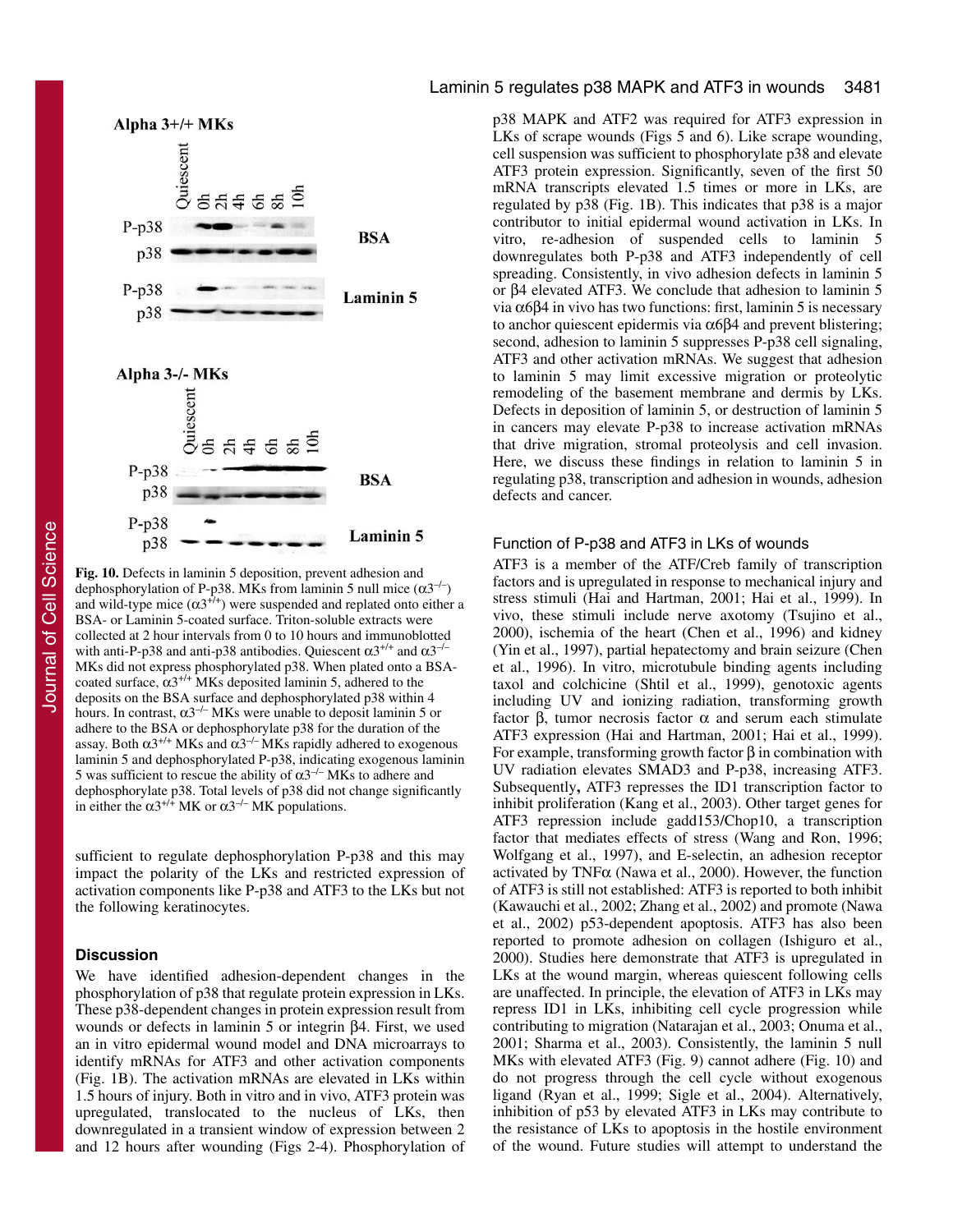function of ATF3 in LKs when transiently expressed in wounds and chronically expressed in laminin 5 null tissue.

How phosphorylated p38 upregulates ATF3 mRNA and protein remains to be established. Prior studies established that JNK or p38 are activated in response to stress to phosphorylate ATF2 and Jun (Cai et al., 2000; Hai and Hartman, 2001; Hai et al., 1999). P-ATF2 heterodimerizes with P-Jun to upregulate transcription of ATF3. Consistently, SB203580 or actinomycin D inhibits expression of ATF3. Furthermore, P-p38 activates transcription of mRNAs for MMP1 (Xu et al., 2001), MMP9 (Turchi et al., 2003), MMP13 (Ravanti et al., 1999) and collagen  $\alpha$ 1 and  $\alpha$ 2 transcripts (Ivaska and Heino, 2000; Ivaska et al., 2002; Ivaska et al., 1999). Alternatively, p38 regulates gene expression post-transcriptionally by stabilizing adenylate/uridylate-rich (AU-rich) mRNAs (reviewed by Clark et al., 2003). Consistent with a role for p38 in contributing to the phenotype of LKs, seven of the first 50 mRNA transcripts elevated at least 1.5-fold in LKs in wound screens (ATF3, TNFαIP3, uPA, GRO1, IL1β, PMAIP1 and SOX9 in Fig. 2), are AU-rich mRNAs previously reported to be transcriptionally or post-transcriptionally stabilized by P-p38 (Frevel et al., 2003). Thus, p38 is a significant contributor to changes in mRNA levels that define the phenotype of LKs in wounds. Conceivably, activated p38 may also contribute to the blistering phenotype resulting from adhesion defects in laminin 5 and α6β4. Conceivably, the role of p38 in invasion of cancer cells (Huang et al., 2000) may relate to decreases in laminin 5 in cancer (Klezovitch et al., 2004; Yu et al., 2004). Defects in laminin 5 expression may impact migration and invasion as follows. Scratch wounding removes most adhesive substrate ligand including laminin 5 at the wound edge but not under the LKs. The initial movement of integrin  $\alpha$ 3 $\beta$ 1 from cell-cell contacts to substrate focal adhesion requires the existing laminin 5 under the LKs. The movement of α3β1 from cellcell contacts at the outside edge of the wound coincides with the time course for initial expression of ATF3 in nuclei of LKs (see Fig. 2B). However, subsequent movement of the cell over the wound requires expression and deposition of endogenous laminin 5 by LKs (Sigle et al., 2004). Even when there is exogenous collagen or laminin 5 on the substratum, the LKs degrade the ligand and replace it with deposits of endogenous laminin 5 (Frank, 2004). Without the transcription, translation and deposition of laminin 5, polarized migration of LKs into the scrape wounds is impaired because of the degradation of exogenous ligands (Frank, 2004). Expression of P-p38 in the LKs may facilitate the degradation of the exogenous ligands and migration of LKs. Deposition of endogenous laminin 5 by LKs generates a path of laminin 5 over which following cells migrate. The deposited path of laminin 5 downregulates the expression of P-p38 (Fig. 10) and restricts its expression to the LKs and may prevent the following cells from degrading the deposited laminin 5.

### Mechanisms that may link re-adhesion to dephosphorylation of P-p38

It is not apparent how re-adhesion of cells to the extracellular substratum signals 'outside-in' for the intracellular 'outside-in' for the intracellular dephosphorylation of P-p38. Adhesion to laminin 5 mediated by α6β4 suppresses ATF3 in vivo (Fig. 9). Adhesiondependent changes in lipid rafts have been implicated in regulation of α6β4 signaling (Gagnoux-Palacios et al., 2003). Inhibition of  $α6β4$  association with lipid rafts by mutations in the palmitylation sites does not inhibit adhesion or hemidesmosome assembly, but does inhibit  $\alpha$ 6 $\beta$ 4-dependent signaling through EGFR to activate ERK. ERK regulates expression of the dual specificity phosphatase MKP-1 that dephosphorylates P-p38 (Kiemer et al., 2002; Kim and Corson, 2000; Sharma et al., 2003). Alternatively, smooth muscle cells stimulated by cyclic mechanical stretching upregulate P-p38 within 10 minutes of stretching, which initiates P-p38 dependent motility (Li et al., 1999). This p38 activation is inhibited by pertussis toxin, a G-protein antagonist, and enhanced by suramin, a growth factor receptor antagonist that suppresses ERK and increases P-p38. As discussed above for α6β4, decreased ERK activity may suppress the dual specificity phosphatase MKP-1, which binds to and dephosphorylates P-p38 (Kiemer et al., 2002; Kim and Corson, 2000; Sharma et al., 2003).

#### Defects in quiescent anchorage on laminin 5 increase Pp38 and wound response proteins

Adhesion defects in laminin 5 and β4 result in chronic ATF3 expression in the epidermis in vivo (Fig. 9). Laminin 10/11 is present in the basement membrane in laminin 5 null mice (Ryan et al., 1999) and functions as an adhesive ligand for α6β4 and α3β1 in vitro (Kikkawa et al., 2000). Despite this adhesive function in vitro, laminin 10/11 is not sufficient in vivo to compensate for the absence of laminin 5 in generating stable anchorage, assembly of hemidesmosomes (Ryan et al., 1999) or suppression of ATF3 protein. In vitro, adhesion via integrin and non-integrin receptors without cell spreading is sufficient to dephosphorylate P-p38 (Fig. 8A,B). At this time, it is not apparent why adhesion to laminin 5 via  $\alpha$ 6β4 in vivo is necessary to suppress ATF3 whereas in vitro, adhesion via integrin or non-integrin receptors without cell spreading is sufficient to suppress P-p38 and ATF3 (Fig. 8A,B). Conceivably, adhesion defects in laminin 5 and  $α6β4$  may generate stress in addition to the activation of P-p38 that contributes to the elevation of ATF3.

In vitro, re-adhesion via β1 integrins on dermal ligands also dephosphorylates P-p38 (Fig. 8) consistent with other reports (Frisch et al., 1996; Khwaja and Downward, 1997). However, re-adhesion on collagen has also been reported to phosphorylate p38 required for migration of keratinocytes (Li et al., 2001; Saika et al., 2004; Sharma et al., 2003; Turchi et al., 2002), smooth muscle cells (Mayr et al., 2000) and endothelial cells (Mudgett et al., 2000). Both of these observations may be correct if re-adhesion to laminin 5 dephosphorylates P-p38, whereas re-adhesion via α2β1 integrins on collagen maintains sufficient P-p38 for transcription and migration (Fig. 8C). Adhesion via β1 integrins appears to maintain levels of P-p38 sufficient for motility despite the major decrease in levels of P-p38 on readhesion (Fig. 8). This observation is consistent with the report that deposition of laminin 5 over dermal collagen switches integrins from  $α2β1$  on collagen to  $α3β1$  and  $α6β4$  on laminin 5 and switches signaling from Rho-dependent to PI3K- and Rac-dependent (Choma et al., 2004; Gu et al., 2001; Nguyen et al., 2001). Adhesion to laminin 5 provides sufficient anchorage to withstand shear stress on the epidermis without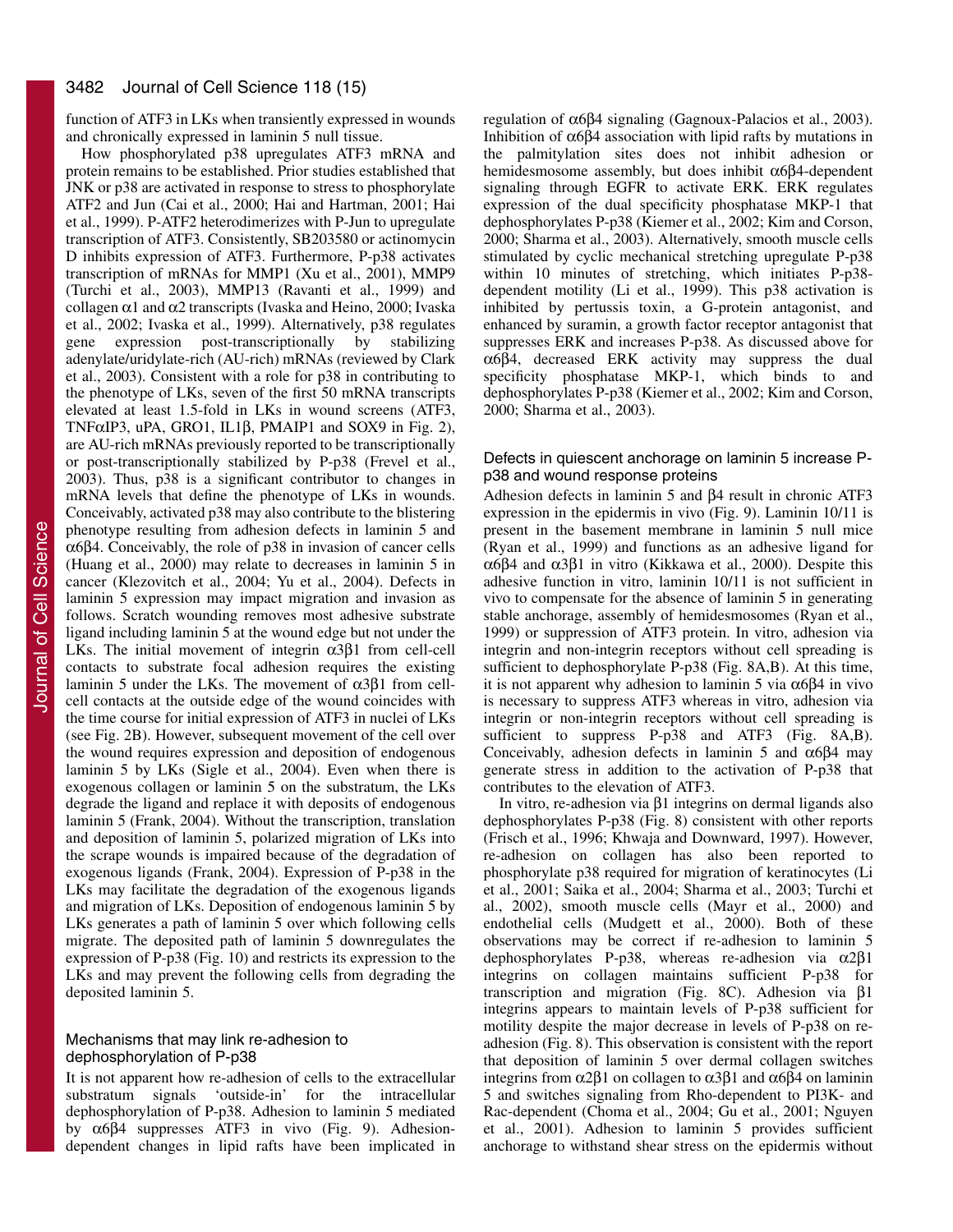activating signals through Rho, p38 and ATF3 or urokinase that may promote excessive migration or invasion of stroma (Huang et al., 2000; Montero and Nagamine, 1999). Consistently, active Rho and P-p38 contribute to degradation of substrate collagen (Berdeaux et al., 2004; Turchi et al., 2003). Therefore, deposition of laminin 5 that reduces P-p38 and Rho-dependent adhesion on collagen may also reduce collagen degradation (Frank, 2004) or cell invasion.

We would like to thank Diane Frank, Randy Sigle, Clarence Dunn, Beatrice Knudsen and Paul Lampe for critical review of the manuscript. We would also like to thank Tim King for help and advice with the cDNA microarrays. This work was supported by National Institutes of Health Grants CA049259 (W.G.C.) and DK59221 (J.O./W.G.C.). E.G.H. was supported by a Warren Magnuson Scholarship for Biomedical Research and Health Profession (2000) and from an NIH training grant (5T32AI07509) to the Dept of Pathobiology, University of Washington (1998-1999). S.M.A. was supported in part by PHS NRSA T32 GM07270 from NIGMS.

#### **References**

- **Balda, M. S. and Matter, K.** (2003). Epithelial cell adhesion and the regulation of gene expression. *Trends Cell Biol.* **13**, 310-318.
- **Berdeaux, R. L., Diaz, B., Kim, L. and Martin, G. S.** (2004). Active Rho is localized to podosomes induced by oncogenic Src and is required for their assembly and function. *J. Cell Biol.* **166**, 317-323.
- **Bonny, C., Oberson, A., Negri, S., Sauser, C. and Schorderet, D. F.** (2001). Cell-permeable peptide inhibitors of JNK: novel blockers of beta-cell death. *Diabetes* **50**, 77-82.
- **Borradori, L. and Sonnenberg, A.** (1999). Structure and function of hemidesmosomes: more than simple adhesion complexes. *J. Invest. Dermatol.* **112**, 411-418.
- **Boyce, S. T. and Ham, R. G.** (1985). Cultivation, frozen storage, and clonal growth of normal human epidermal keratinocytes in serum-free media. *J. Tissue Cult. Meth.* **9**, 83-93.
- **Cai, Y., Zhang, C., Nawa, T., Aso, T., Tanaka, M., Oshiro, S., Ichijo, H. and Kitajima, S.** (2000). Homocysteine-responsive ATF3 gene expression in human vascular endothelial cells: activation of c-Jun NH(2)-terminal kinase and promoter response element. *Blood* **96**, 2140-2148.
- **Carter, W. G., Ryan, M. C. and Gahr, P. J.** (1991). Epiligrin, a new cell adhesion ligand for integrin α3β1 in epithelial basement membranes. *Cell* **65**, 599-610.
- **Charvat, S., Duchesne, M., Parvaz, P., Chignol, M. C., Schmitt, D. and Serres, M.** (1999). The up-regulation of vascular endothelial growth factor in mutated Ha-ras HaCaT cell lines is reduced by a farnesyl transferase inhibitor. *Anticancer Res.* **19**, 557-561.
- **Chen, B. P., Wolfgang, C. D. and Hai, T.** (1996). Analysis of ATF3, a transcription factor induced by physiological stresses and modulated by gadd153/Chop10. *Mol. Cell. Biol.* **16**, 1157-1168.
- **Choma, D. P., Pumiglia, K. and DiPersio, C. M.** (2004). Integrin alpha3beta1 directs the stabilization of a polarized lamellipodium in epithelial cells through activation of Rac1. *J. Cell Sci.* **117**, 3947-3959.
- **Clark, A. R., Dean, J. L. and Saklatvala, J.** (2003). Post-transcriptional regulation of gene expression by mitogen-activated protein kinase p38. *FEBS Lett.* **546**, 37-44.
- **Crepaldi, T., Gautreau, A., Comoglio, P. M., Louvard, D. and Arpin, M.** (1997). Ezrin is an effector of hepatocyte growth factor-mediated migration and morphogenesis in epithelial cells. *J. Cell Biol.* **138**, 423-434.
- **Fan, F., Jin, S., Amundson, S. A., Tong, T., Fan, W., Zhao, H., Zhu, X., Mazzacurati, L., Li, X., Petrik, K. L. et al.** (2002). ATF3 induction following DNA damage is regulated by distinct signaling pathways and over-expression of ATF3 protein suppresses cells growth. *Oncogene* **21**, 7488-7496.
- **Fazzio, T. G., Kooperberg, C., Goldmark, J. P., Neal, C., Basom, R., Delrow, J. and Tsukiyama, T.** (2001). Widespread collaboration of Isw2 and Sin3-Rpd3 chromatin remodeling complexes in transcriptional repression. *Mol. Cell. Biol.* **21**, 6450-6460.
- **Frank, D. and Carter, W. G.** (2004). Laminin 5 deposition regulates keratinocyte polarized and persistent migration. *J. Cell Sci.* **117**, 1351-1363.
- **Frevel, M. A., Bakheet, T., Silva, A. M., Hissong, J. G., Khabar, K. S. and**

**Williams, B. R.** (2003). p38 Mitogen-activated protein kinase-dependent and -independent signaling of mRNA stability of AU-rich elementcontaining transcripts. *Mol. Cell. Biol.* **23**, 425-436.

- **Frisch, S. M., Vuori, K., Kelaita, D. and Sicks, S.** (1996). A role for Jun-Nterminal kinase in anoikis; suppression by bcl-2 and crmA. *J. Cell Biol.* **135**, 1377-1382.
- **Fuchs, E., Dowling, J., Segre, J., Lo, S.-H. and Yu, Q.-C.** (1997). Integrators of epidermal growth and differentiation: distinct functions for beta 1 and beta 4 integrins. *Curr. Opin. Genet. Dev.* **7**, 672-682.
- **Gagnoux-Palacios, L., Dans, M., van't Hof, W., Mariotti, A., Pepe, A., Meneguzzi, G., Resh, M. D. and Giancotti, F. G.** (2003). Compartmentalization of integrin alpha6beta4 signaling in lipid rafts. *J. Cell Biol.* **162**, 1189-1196.
- **Gil, S. G., Sigle, R. O. and Carter, W. G.** (2002). Detection and purification of instructive extracellular matrix components with monoclonal antibody technologies. *Methods Cell Biol.* **69**, 27-52.
- **Gipson, I. K., Spurr-Michaud, S., Tisdale, A., Elwell, J. and Stepp, M. A.** (1993). Redistribution of the hemidesmosome components alpha 6 beta 4 integrin and bullous pemphigoid antigens during epithelial wound healing. *Exp. Cell Res.* **207**, 86-98.
- **Goldfinger, L. E., Hopkinson, S. B., deHart, G. W., Collawn, S., Couchman, J. R. and Jones, J. C.** (1999). The alpha3 laminin subunit, alpha6beta4 and alpha3beta1 integrin coordinately regulate wound healing in cultured epithelial cells and in the skin. *J. Cell Sci.* **112**, 2615-2629.
- **Gu, J., Sumida, Y., Sanzen, N. and Sekiguchi, K.** (2001). Laminin-10/11 and fibronectin differentially regulate integrin-dependent Rho and Rac activation *via* p130(Cas)-CrkII-DOCK180 pathway. *J. Biol. Chem.* **276**, 27090-27097.
- **Haftek, M., Simon, M., Kanitakis, J., Marechal, S., Claudy, A., Serre, G. and Schmitt, D.** (1997). Expression of corneodesmosin in the granular layer and stratum corneum of normal and diseased epidermis. *Br. J. Dermatol.* **137**, 864-873.
- **Hai, T. and Hartman, M. G.** (2001). The molecular biology and nomenclature of the activating transcription factor/cAMP responsive element binding family of transcription factors: activating transcription factor proteins and homeostasis. *Gene* **273**, 1-11.
- **Hai, T., Wolfgang, C. D., Marsee, D. K., Allen, A. E. and Sivaprasad, U.** (1999). ATF3 and stress responses. *Gene Exp.* **7**, 321-335.
- **Huang, S., New, L., Pan, Z., Han, J. and Nemerow, G. R.** (2000). Urokinase plasminogen activator/urokinase-specific surface receptor expression and matrix invasion by breast cancer cells requires constitutive p38alpha mitogen-activated protein kinase activity. *J. Biol. Chem.* **275**, 12266-12272.
- **Ishiguro, T., Nagawa, H., Naito, M. and Tsuruo, T.** (2000). Inhibitory effect of ATF3 antisense oligonucleotide on ectopic growth of HT29 human colon cancer cells. *Jpn J. Cancer Res.* **91**, 833-836.
- **Ivaska, J. and Heino, J.** (2000). Adhesion receptors and cell invasion: mechanisms of integrin-guided degradation of extracellular matrix. *Cell. Mol. Life Sci.* **57**, 16-24.
- **Ivaska, J., Reunanen, H., Westermarck, J., Koivisto, L., Kahari, V. M. and Heino, J.** (1999). Integrin alpha2beta1 mediates isoform-specific activation of p38 and upregulation of collagen gene transcription by a mechanism involving the alpha2 cytoplasmic tail. *J. Cell Biol.* **147**, 401-416.
- **Ivaska, J., Nissinen, L., Immonen, N., Eriksson, J. E., Kahari, V. M. and** Heino, J. (2002). Integrin alpha 2 beta 1 promotes activation of protein phosphatase 2A and dephosphorylation of Akt and glycogen synthase kinase 3 beta. *Mol. Cell. Biol.* **22**, 1352-1359.
- **Kang, Y., Chen, C. R. and Massague, J.** (2003). A self-enabling TGFbeta response coupled to stress signaling: Smad engages stress response factor ATF3 for Id1 repression in epithelial cells. *Mol. Cell* **11**, 915-926.
- **Kawauchi, J., Zhang, C., Nobori, K., Hashimoto, Y., Adachi, M. T., Noda, A., Sunamori, M. and Kitajima, S.** (2002). Transcriptional repressor activating transcription factor 3 protects human umbilical vein endothelial cells from tumor necrosis factor-alpha-induced apoptosis through downregulation of p53 transcription. *J. Biol. Chem.* **277**, 39025-39034.
- **Khwaja, A. and Downward, J.** (1997). Lack of correlation between activation of Jun-NH2-terminal kinase and induction of apoptosis after detachment of epithelial cells. *J. Cell Biol.* **139**, 1017-1023.
- **Kiemer, A. K., Weber, N. C., Furst, R., Bildner, N., Kulhanek-Heinze, S. and Vollmar, A. M.** (2002). Inhibition of p38 MAPK activation *via* induction of MKP-1: atrial natriuretic peptide reduces TNF-alpha-induced actin polymerization and endothelial permeability. *Circ. Res.* **90**, 874-881.
- **Kikkawa, Y., Sanzen, N., Fujiwara, H., Sonnenberg, A. and Sekiguchi, K.** (2000). Integrin binding specificity of laminin-10/11: laminin-10/11 are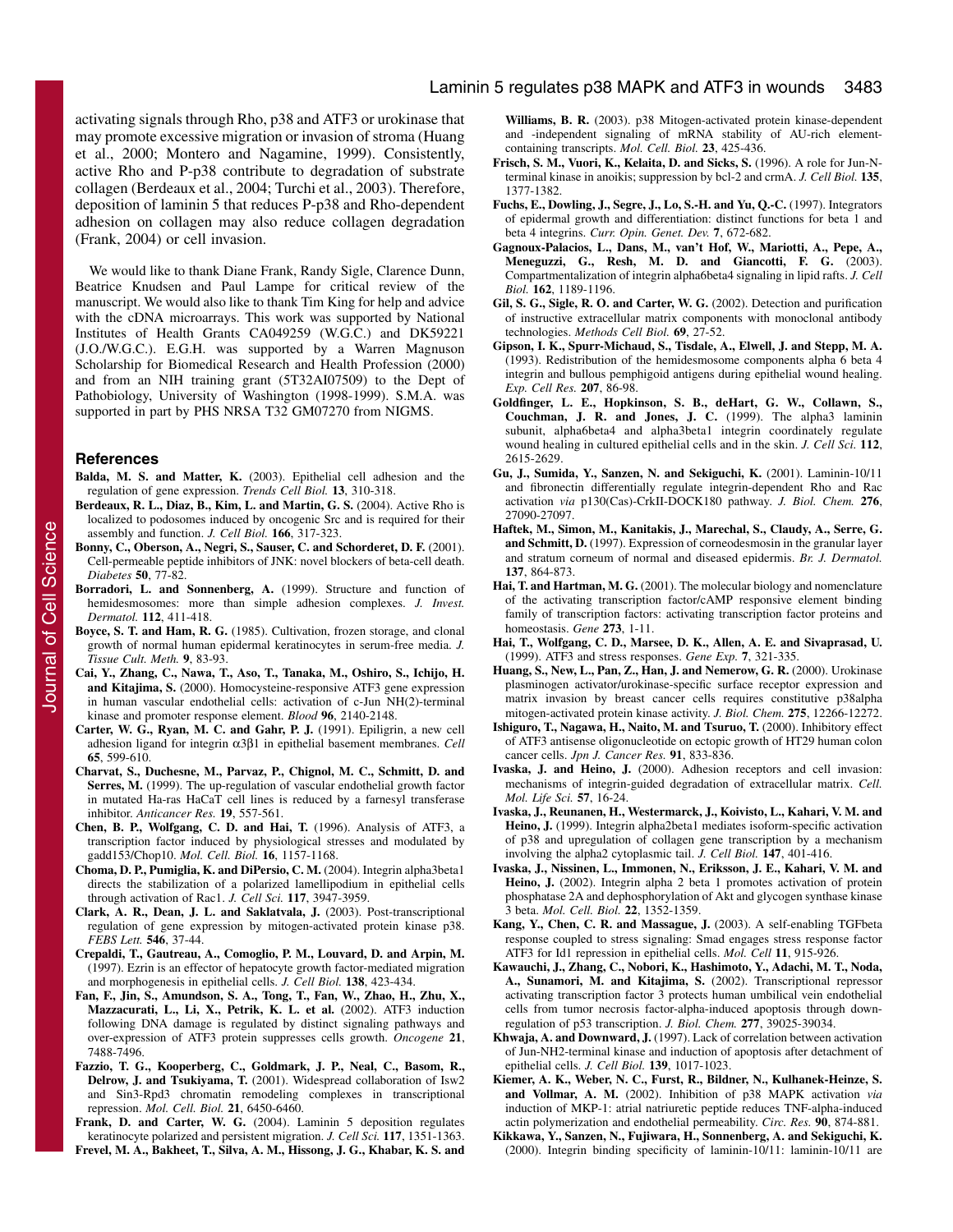recognized by alpha 3 beta **1**, alpha 6 beta 1 and alpha 6 beta 4 integrins. *J. Cell Sci.* **113**, 869-876.

- **Kim, F. and Corson, M. A.** (2000). Adhesion to fibronectin enhances MKP-1 activation in human endothelial cells. *Biochem. Biophys. Res. Commun.* **273**, 539-545.
- **Klezovitch, O., Chevillet, J., Mirosevich, J., Roberts, R. L., Matusik, R. J. and Vasioukhin, V.** (2004). Hepsin promotes prostate cancer progression and metastasis. *Cancer Cell* **6**, 185-195.
- **Laemmli, U. K.** (1970). Cleavage of structural proteins during the assembly of the head of bacteriophage T4. *Nature* **227**, 680-685.
- **Lampe, P. D., Nguyen, B. P., Gil, S., Usui, M., Olerud, J., Takada, Y. and Carter, W. G.** (1998). Cellular Interaction of integrin a3b1 with laminin 5 promotes gap junctional communication. *J. Cell Biol.* **143**, 1735-1747.
- **Li, C., Hu, Y., Mayr, M. and Xu, Q.** (1999). Cyclic strain stress-induced mitogen-activated protein kinase (MAPK) phosphatase 1 expression in vascular smooth muscle cells is regulated by Ras/Rac-MAPK pathways. *J. Biol. Chem.* **274**, 25273-25280.
- **Li, G., Gustafson-Brown, C., Hanks, S. K., Nason, K., Arbeit, J. M., Pogliano, K., Wisdom, R. M. and Johnson, R. S.** (2003). c-Jun is essential for organization of the epidermal leading edge. *Dev. Cell* **4**, 865-877.
- **Li, W., Nadelman, C., Henry, G., Fan, J., Muellenhoff, M., Medina, E., Gratch, N. S., Chen, M., Han, J. and Woodley, D.** (2001). The p38- MAPK/SAPK pathway is required for human keratinocyte migration on dermal collagen. *J. Invest. Dermatol.* **117**, 1601-1611.
- **Lim, K. K., Su, W. P., McEvoy, M. T. and Pittelkow, M. R.** (1996). Generalized gravis junctional epidermolysis bullosa: case report, laboratory evaluation, and review of recent advances. *Mayo Clin. Proc.* **71**, 863-868.
- **Mainiero, F., Colombara, M., Antonini, V., Strippoli, R., Merola, M., Poffe, O., Tridente, G. and Ramarli, D.** (2003). p38 MAPK is a critical regulator of the constitutive and the beta4 integrin-regulated expression of IL-6 in human normal thymic epithelial cells. *Eur. J. Immunol.* **33**, 3038-3048.
- **Marken, J. S., Schieven, G. L., Hellstrom, I., Hellstrom, K. E. and Aruffo, A.** (1992). Cloning and expression of the tumor-associated antigen L6. *Proc. Natl. Acad. Sci. USA* **89**, 3503-3507.
- **Martin, P.** (1997). Wound healing aiming for perfect skin regeneration. *Science* **276**, 75-81.
- **Mayr, M., Li, C., Zou, Y., Huemer, U., Hu, Y. and Xu, Q.** (2000). Biomechanical stress-induced apoptosis in vein grafts involves p38 mitogenactivated protein kinases. *FASEB J.* **14**, 261-270.
- **Montero, L. and Nagamine, Y.** (1999). Regulation by p38 mitogen-activated protein kinase of adenylate- and uridylate-rich element-mediated urokinasetype plasminogen activator (uPA) messenger RNA stability and uPAdependent in vitro cell invasion. *Cancer Res.* **59**, 5286-5293.
- **Morioka, S., Lazarus, G. S., Baird, J. L. and Jensen, P. J.** (1987). Migrating keratinocytes express urokinase-type plasminogen activator. *J. Invest. Dermatol.* **88**, 418-423.
- **Mudgett, J. S., Ding, J., Guh-Siesel, L., Chartrain, N. A., Yang, L., Gopal, S. and Shen, M. M.** (2000). Essential role for p38alpha mitogen-activated protein kinase in placental angiogenesis. *Proc. Natl. Acad. Sci. USA* **97**, 10454-10459.
- **Natarajan, E., Saeb, M., Crum, C. P., Woo, S. B., McKee, P. H. and Rheinwald, J. G.** (2003). Co-expression of p16(INK4A) and laminin 5 gamma2 by microinvasive and superficial squamous cell carcinomas in vivo and by migrating wound and senescent keratinocytes in culture. *Am. J. Pathol.* **163**, 477-491.
- **Nawa, T., Nawa, M. T., Cai, Y., Zhang, C., Uchimura, I., Narumi, S., Numano, F. and Kitajima, S.** (2000). Repression of TNF-alpha-induced Eselectin expression by PPAR activators: involvement of transcriptional repressor LRF-1/ATF3. *Biochem. Biophys. Res. Commun.* **275**, 406-411.
- **Nawa, T., Nawa, M. T., Adachi, M. T., Uchimura, I., Shimokawa, R., Fujisawa, K., Tanaka, A., Numano, F. and Kitajima, S.** (2002). Expression of transcriptional repressor ATF3/LRF1 in human atherosclerosis: colocalization and possible involvement in cell death of vascular endothelial cells. *Atherosclerosis* **161**, 281-291.
- **Nguyen, B. P., Gil, S. G., Ryan, M. C. and Carter, W. G.** (2000a). Deposition of laminin 5 in epidermal woulds regulates integrin signaling and adhesion. *Curr. Opin. Cell Biol.* **12**, 554-562.
- **Nguyen, B. P., Gil, S. G. and Carter, W. G.** (2000b). Deposition of laminin 5 by keratinocytes regulates integrin adhesion and signaling. *J. Biol. Chem.* **275**, 31896-31907.
- **Nguyen, B. P., Ren, X. D., Schwartz, M. A. and Carter, W. G.** (2001). Ligation of integrin alpha 3beta 1 by laminin 5 at the wound edge activates Rho-dependent adhesion of leading keratinocytes on collagen. *J. Biol. Chem.* **276**, 43860-43870.
- **Okada, Y., Saika, S., Shirai, K., Hashizume, N., Yamanaka, O., Ohnishi, Y. and Senba, E.** (2001). Disappearance of desmosomal components in rat corneal epithelium during wound healing. *Ophthalmologica* **215**, 61-65.
- **Olerud, J. E., Odland, G. F., Burgess, E. M., Wyss, C. R., Fisher, L. D. and Matsen, F. A., 3rd** (1995). A model for the study of wounds in normal elderly adults and patients with peripheral vascular disease or diabetes mellitus. *J. Surg. Res.* **59**, 349-360.
- **Ono, K. and Han, J.** (2000). The p38 signal transduction pathway: activation and function. *Cell. Signal.* **12**, 1-13.
- **Onuma, H., Mastui, C. and Morohashi, M.** (2001). Quantitative analysis of the proliferation of epidermal cells using a human skin organ culture system and the effect of DbcAMP using markers of proliferation (BrdU, Ki-67, PCNA). *Arch. Dermatol. Res.* **293**, 133-138.
- **Penas, P. F., Garcia-Diez, A., Sanchez-Madrid, F. and Yanez-Mo, M.** (2000). Tetraspanins are localized at motility-related structures and involved in normal human keratinocyte wound healing migration. *J. Invest. Dermatol.* **114**, 1126-1135.
- **Pulkkinen, L., Rouan, F., Bruckner-Tuderman, L., Wallerstein, R., Garzon, M., Brown, T., Smith, L., Carter, W. and Uitto, J.** (1998). Novel ITGB4 mutations in lethal and nonlethal variants of epidermolysis bullosa with pyloric atresia: missense versus nonsense. *Am. J. Hum. Genet.* **63**, 1376-1387.
- **Ravanti, L., Heino, J., Lopez-Otin, C. and Kahari, V. M.** (1999). Induction of collagenase-3 (MMP-13) expression in human skin fibroblasts by threedimensional collagen is mediated by p38 mitogen-activated protein kinase. *J. Biol. Chem.* **274**, 2446-2455.
- **Ryan, M. C., Tizard, R., VonDevanter, D. R. and Carter, W. G.** (1994). Cloning of the LamA3 gene encoding the  $\alpha$ 3 chain of the adhesive ligand epiligrin: expression in wound repair. *J. Biol. Chem.* **269**, 22779-22787.
- **Ryan, M. C., Lee, K., Miyashita, Y. and Carter, W. G.** (1999). Targeted disruption of the LAMA3 gene in mice reveals abnormalities in survival and late stage differentiation of epithelial cells. *J. Cell Biol.* **145**, 1309- 1323.
- **Saika, S., Okada, Y., Miyamoto, T., Yamanaka, O., Ohnishi, Y., Ooshima, A., Liu, C. Y., Weng, D. and Kao, W. W.** (2004). Role of p38 MAP kinase in regulation of cell migration and proliferation in healing corneal epithelium. *Invest. Ophthalmol. Vis. Sci.* **45**, 100-109.
- **Scott, F. L., Paddle-Ledinek, J. E., Cerruti, L., Coughlin, P. B., Salem, H. H. and Bird, P. I.** (1998). Proteinase inhibitor 6 (PI-6) expression in human skin: induction of PI-6 and a PI-6/proteinase complex during keratinocyte differentiation. *Exp. Cell Res.* **245**, 263-271.
- **Sharma, G. D., He, J. and Bazan, H. E.** (2003). p38 and ERK1/2 coordinate cellular migration and proliferation in epithelial wound healing: evidence of cross-talk activation between MAP kinase cascades. *J. Biol. Chem.* **278**, 21989-21997.
- **Shtil, A. A., Mandlekar, S., Yu, R., Walter, R. J., Hagen, K., Tan, T. H., Roninson, I. B. and Kong, A. N.** (1999). Differential regulation of mitogenactivated protein kinases by microtubule-binding agents in human breast cancer cells. *Oncogene* **18**, 377-384.
- **Sigle, R. O., Gil, S. G., Bhattacharya, M., Ryan, M. C., Yang, T. M., Brown, T. A., Boutaud, A., Miyashita, Y., Olerud, J. and Carter, W. G.** (2004). Globular domains 4/5 of the laminin alpha3 chain mediate deposition of precursor laminin 5. *J. Cell Sci.* **117**, 4481-4494.
- **Smith, J. M. and Koopman, P. A.** (2004). The ins and outs of transcriptional control: nucleocytoplasmic shuttling in development and disease. *Trends Genet.* **20**, 4-8.
- **Sukhatme, V. P., Cao, X. M., Chang, L. C., Tsai-Morris, C. H., Stamenkovich, D., Ferreira, P. C., Cohen, D. R., Edwards, S. A., Shows, T. B. and Curran, T.** (1988). A zinc finger-encoding gene coregulated with c-fos during growth and differentiation, and after cellular depolarization. *Cell* **53**, 37-43.
- **Syed, V., Mukherjee, K., Lyons-Weiler, J., Lau, K. M., Mashima, T., Tsuruo, T. and Ho, S. M.** (2005). Identification of ATF-3, caveolin-1, DLC-1, and NM23-H2 as putative antitumorigenic, progesterone-regulated genes for ovarian cancer cells by gene profiling. *Oncogene* **24**, 1774-1787.
- **Tsujino, H., Kondo, E., Fukuoka, T., Dai, Y., Tokunaga, A., Miki, K., Yonenobu, K., Ochi, T. and Noguchi, K.** (2000). Activating transcription factor 3 (ATF3) induction by axotomy in sensory and motoneurons: A novel neuronal marker of nerve injury. *Mol. Cell. Neurosci.* **15**, 170-182.
- **Turchi, L., Chassot, A. A., Rezzonico, R., Yeow, K., Loubat, A., Ferrua, B., Lenegrate, G., Ortonne, J. P. and Ponzio, G.** (2002). Dynamic characterization of the molecular events during in vitro epidermal wound healing. *J. Invest. Dermatol.* **119**, 56-63.
- **Turchi, L., Chassot, A. A., Bourget, I., Baldescchi, C., Ortonne, J. P.,**